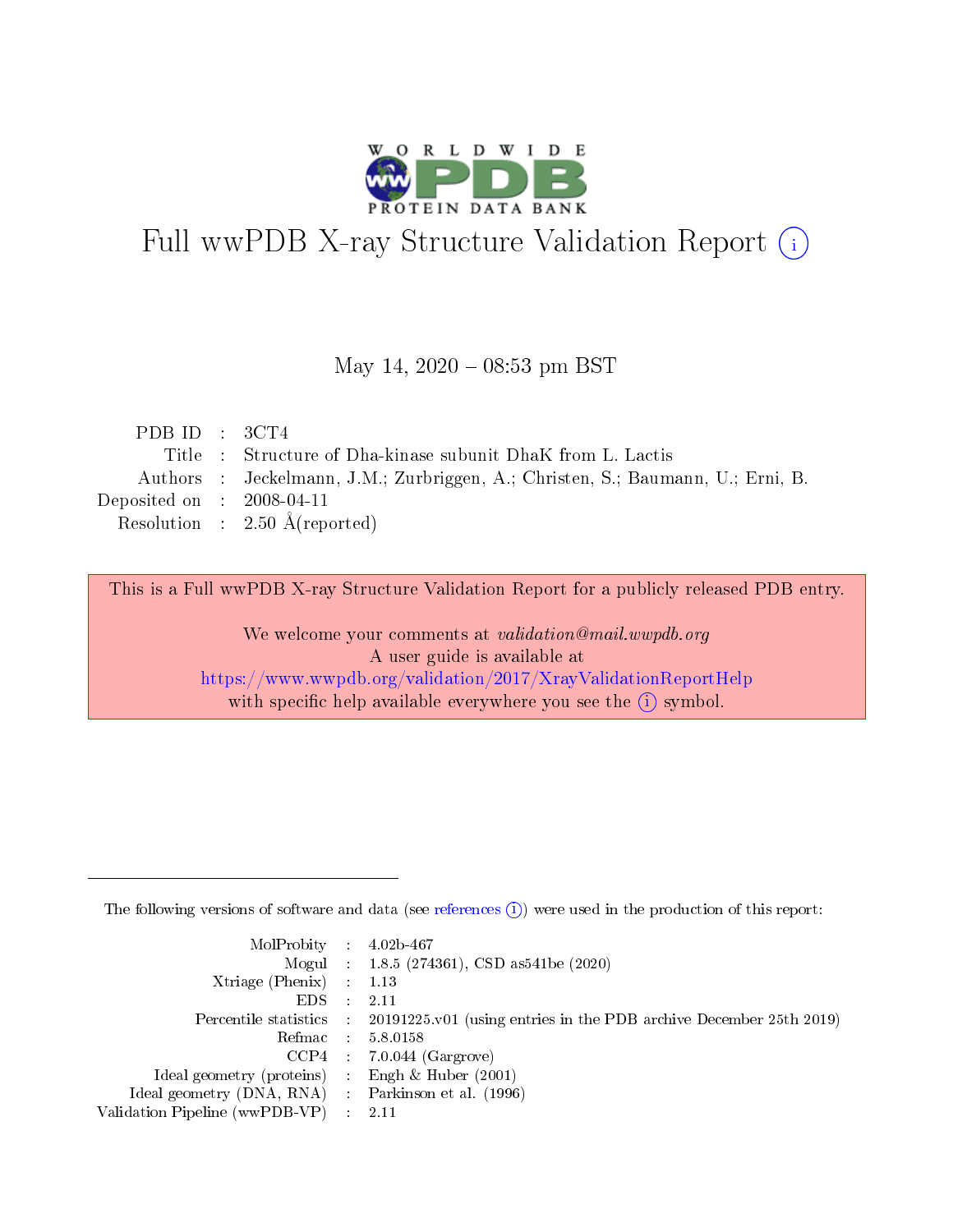# 1 [O](https://www.wwpdb.org/validation/2017/XrayValidationReportHelp#overall_quality)verall quality at a glance  $(i)$

The following experimental techniques were used to determine the structure: X-RAY DIFFRACTION

The reported resolution of this entry is  $2.50 \text{ Å}.$ 

Percentile scores (ranging between 0-100) for global validation metrics of the entry are shown in the following graphic. The table shows the number of entries on which the scores are based.



| Metric                | Whole archive<br>$(\#\text{Entries})$ | Similar resolution<br>$(\#\text{Entries},\,\text{resolution}\,\,\text{range}(\textup{\AA}))$ |
|-----------------------|---------------------------------------|----------------------------------------------------------------------------------------------|
| $R_{free}$            | 130704                                | $4661 (2.50 - 2.50)$                                                                         |
| Clashscore            | 141614                                | $5346$ $(2.50-2.50)$                                                                         |
| Ramachandran outliers | 138981                                | $5231 (2.50 - 2.50)$                                                                         |
| Sidechain outliers    | 138945                                | $5233(2.50-2.50)$                                                                            |
| RSRZ outliers         | 127900                                | $4559(2.50-2.50)$                                                                            |

The table below summarises the geometric issues observed across the polymeric chains and their fit to the electron density. The red, orange, yellow and green segments on the lower bar indicate the fraction of residues that contain outliers for  $>=3, 2, 1$  and 0 types of geometric quality criteria respectively. A grey segment represents the fraction of residues that are not modelled. The numeric value for each fraction is indicated below the corresponding segment, with a dot representing fractions  $\epsilon=5\%$  The upper red bar (where present) indicates the fraction of residues that have poor fit to the electron density. The numeric value is given above the bar.

| Mol | $\mid$ Chain $\mid$ | Length | Quality of chain |     |                 |  |  |
|-----|---------------------|--------|------------------|-----|-----------------|--|--|
|     | $\Gamma$            | 332    | %<br>71%         | 22% | $\cdot$ $\cdot$ |  |  |
|     |                     | 332    | 7%<br>70%        | 24% | $\cdot$ $\cdot$ |  |  |
|     |                     | 332    | $2\%$<br>71%     | 21% | $\cdots$        |  |  |

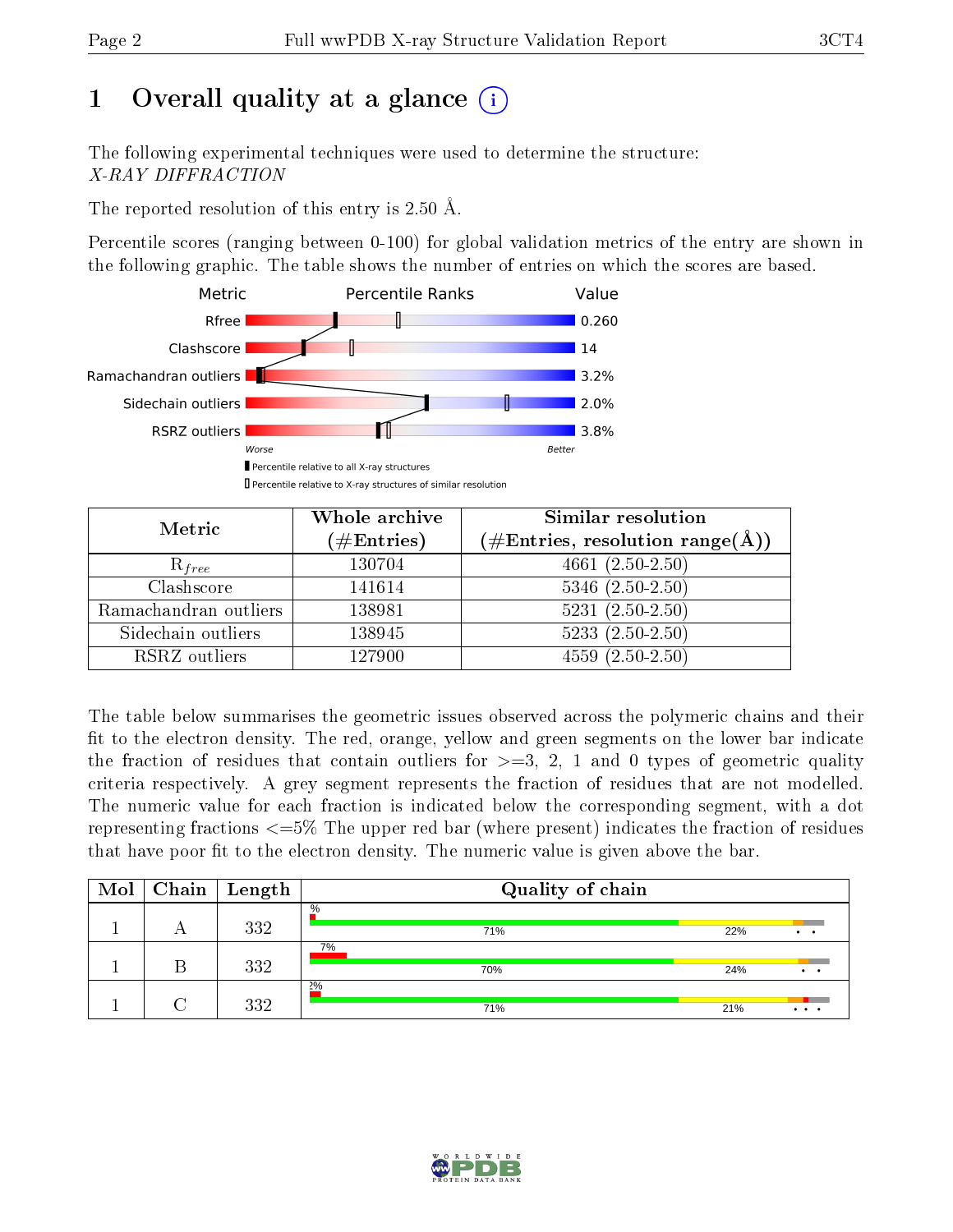# 2 Entry composition (i)

There are 3 unique types of molecules in this entry. The entry contains 7703 atoms, of which 0 are hydrogens and 0 are deuteriums.

In the tables below, the ZeroOcc column contains the number of atoms modelled with zero occupancy, the AltConf column contains the number of residues with at least one atom in alternate conformation and the Trace column contains the number of residues modelled with at most 2 atoms.

• Molecule 1 is a protein called PTS-dependent dihydroxyacetone kinase, dihydroxyacetone-b inding subunit dhaK.

| Mol | Chain | Residues | Atoms |                         |     |      |     | ZeroOcc   AltConf   Trace |  |
|-----|-------|----------|-------|-------------------------|-----|------|-----|---------------------------|--|
|     |       | 318      | Total | $\mathcal{C}$           | -N  |      |     |                           |  |
|     |       |          | 2440  | 1549                    | 395 | -482 | -14 |                           |  |
|     |       | 318      | Total | $\mathcal{C}$           | N   |      | S   |                           |  |
|     |       |          | 2440  | 1549                    | 395 | 482  | -14 |                           |  |
|     | C     |          | Total | $\overline{\mathbf{C}}$ | -N  |      | S   |                           |  |
|     |       | 318      | 2440  | 1549                    | 395 | 482  | -14 |                           |  |

There are 3 discrepancies between the modelled and reference sequences:

| Chain | Residue | Modelled   Actual |      | Comment        | Reference    |
|-------|---------|-------------------|------|----------------|--------------|
|       | 59      | GLU               | T YS | SEE REMARK 999 | ' UNP Q9CIV8 |
|       | 59      | GLU               | LVS  | SEE REMARK 999 | ' UNP Q9CIV8 |
|       | 59      | GLU               | LVS  | SEE REMARK 999 | ' UNP Q9CIV، |

• Molecule 2 is DIHYDROXYACETONE (three-letter code: 2HA) (formula:  $C_3H_6O_3$ ).



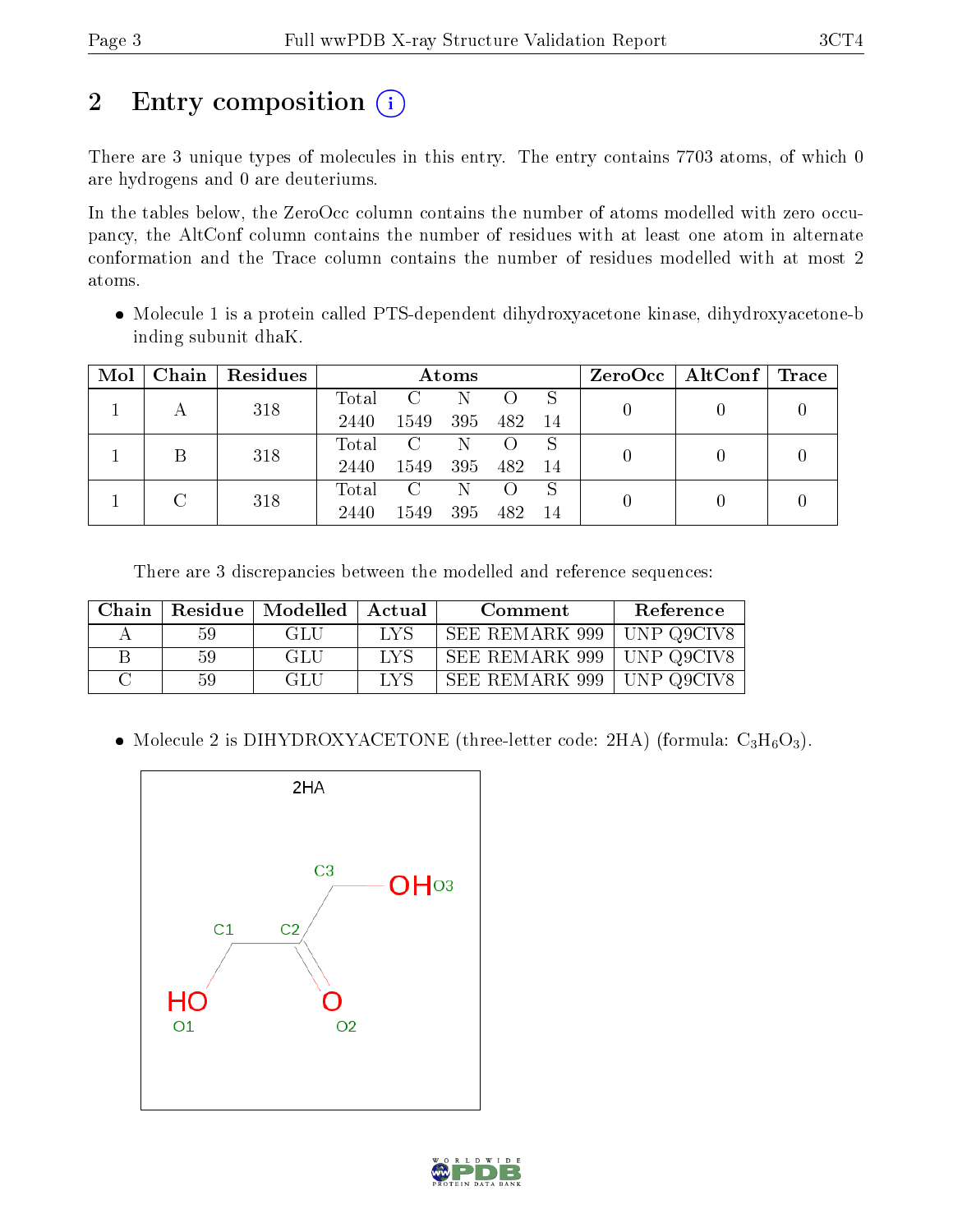|  | Mol   Chain   Residues | Atoms                             | ZeroOcc   AltConf |
|--|------------------------|-----------------------------------|-------------------|
|  |                        | Total C O<br>$3 \quad 3$<br>$6 -$ |                   |
|  |                        | Total C O<br>$3 \quad 3$<br>6.    |                   |
|  |                        | Total C O<br>$\mathbf{Q}$         |                   |

• Molecule 3 is water.

| $\text{Mol}$ | Chain Residues | Atoms                        | $ZeroOcc \mid AltConf \mid$ |
|--------------|----------------|------------------------------|-----------------------------|
| 3            | 155            | Total O<br>155<br>155        |                             |
| 3            | 77             | Total O<br>77<br>77          |                             |
|              | 133            | Total<br>- ( )<br>133<br>133 |                             |

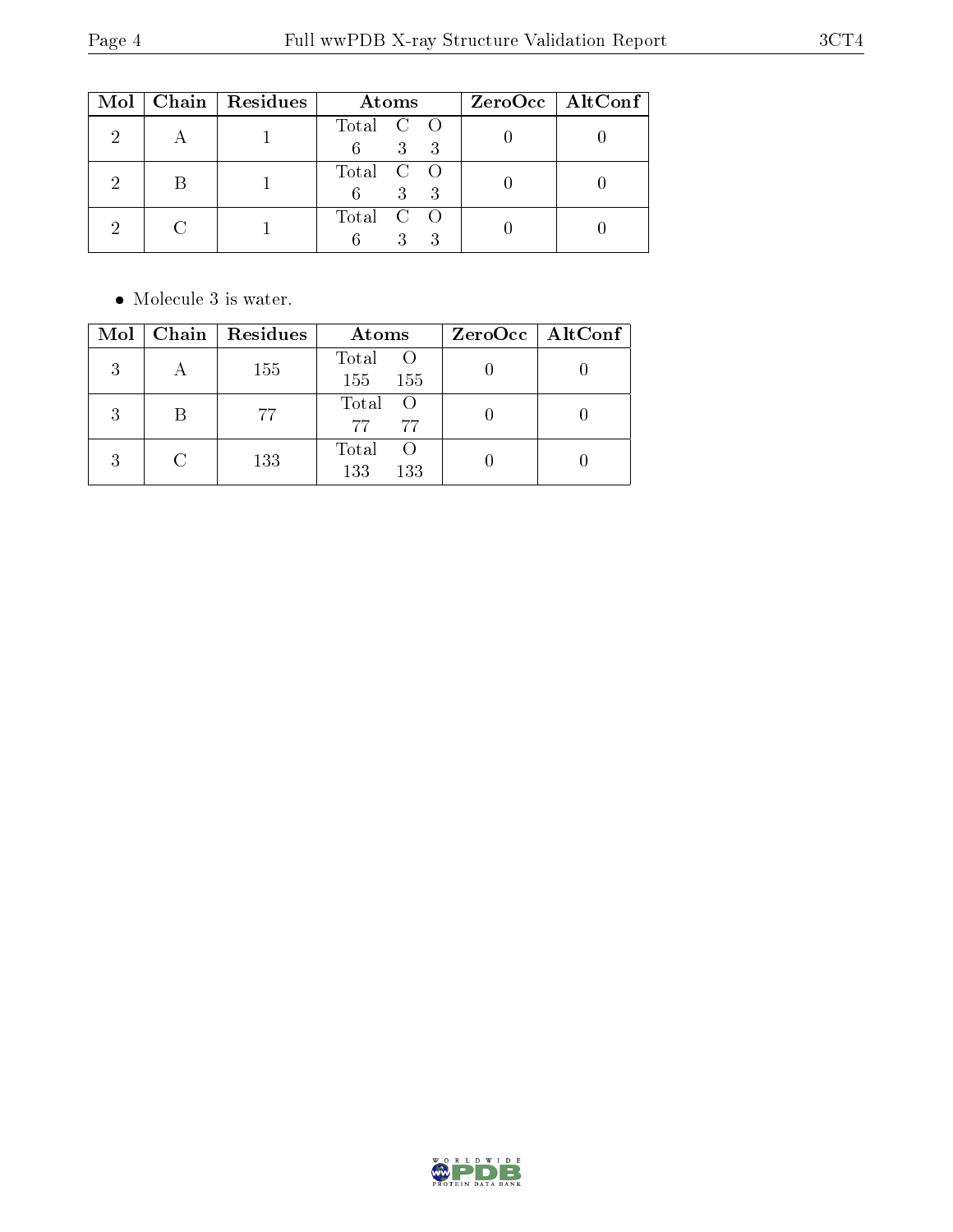# 3 Residue-property plots  $(i)$

These plots are drawn for all protein, RNA and DNA chains in the entry. The first graphic for a chain summarises the proportions of the various outlier classes displayed in the second graphic. The second graphic shows the sequence view annotated by issues in geometry and electron density. Residues are color-coded according to the number of geometric quality criteria for which they contain at least one outlier: green  $= 0$ , yellow  $= 1$ , orange  $= 2$  and red  $= 3$  or more. A red dot above a residue indicates a poor fit to the electron density (RSRZ  $> 2$ ). Stretches of 2 or more consecutive residues without any outlier are shown as a green connector. Residues present in the sample, but not in the model, are shown in grey.

• Molecule 1: PTS-dependent dihydroxyacetone kinase, dihydroxyacetone-binding subunit dhaK



• Molecule 1: PTS-dependent dihydroxyacetone kinase, dihydroxyacetone-binding subunit dhaK



• Molecule 1: PTS-dependent dihydroxyacetone kinase, dihydroxyacetone-binding subunit dhaK

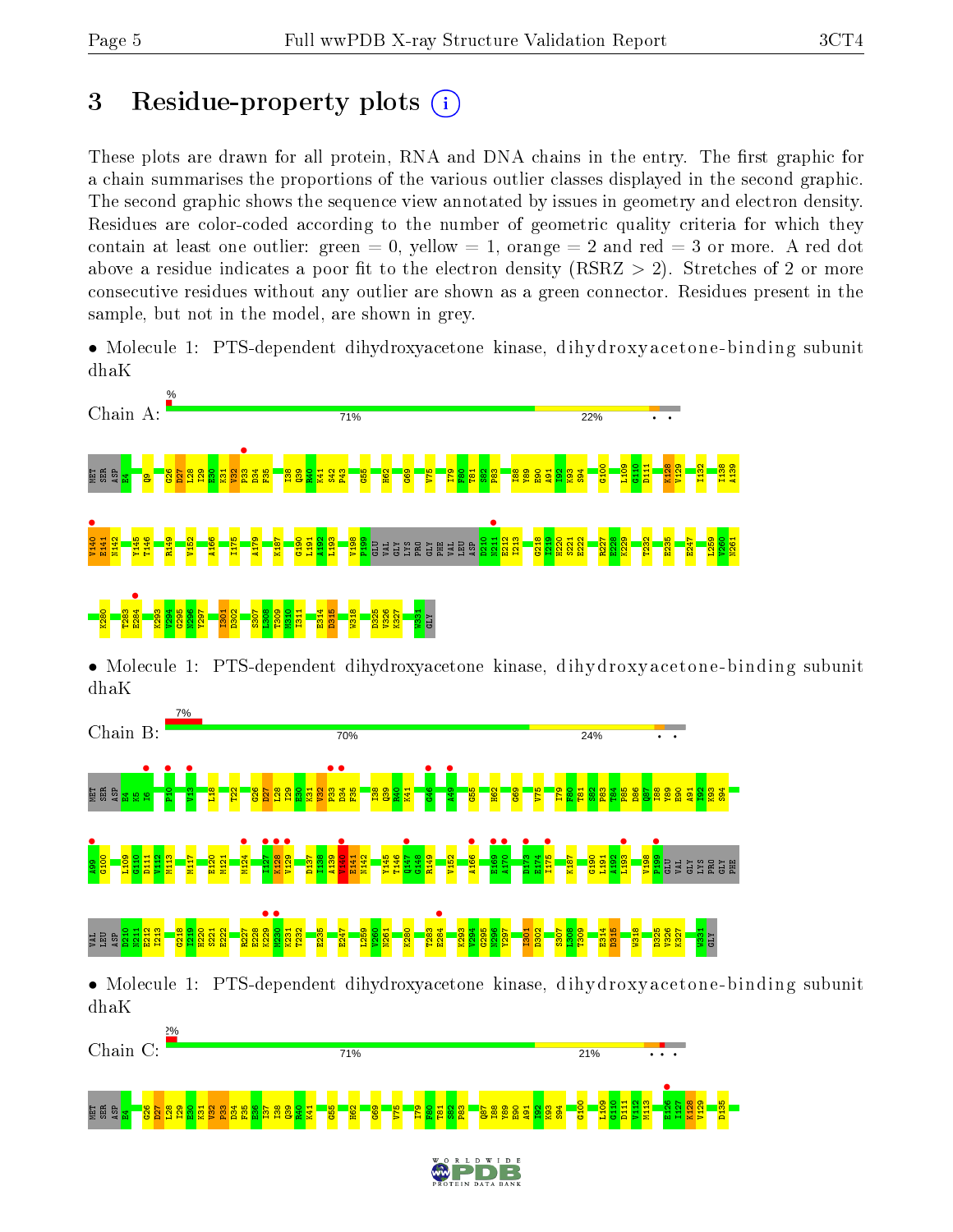# A139 V140 • E141 N142 S143 L144 Y145 T146 Q147 G148 R149 R150 G151 V152 A166 I175 G190 L191 A192 L193 V198 P199 GLU VAL GLY LYS PRO GLY PHE VAL LEU ASP D210 N211 • E212 I213 G218 I219 H220 S221 E222 • P223 • G224 • Y225 • R226 R227 E228 K229 • M230 K231 T232 E235 L259 <u>261 N261 K283 E284 K293 E285 N296 N296 A29</u><br><mark>261 September 1283 S302 E285 E285 E325 E325 H215 E324 K326 K327 H22</mark>

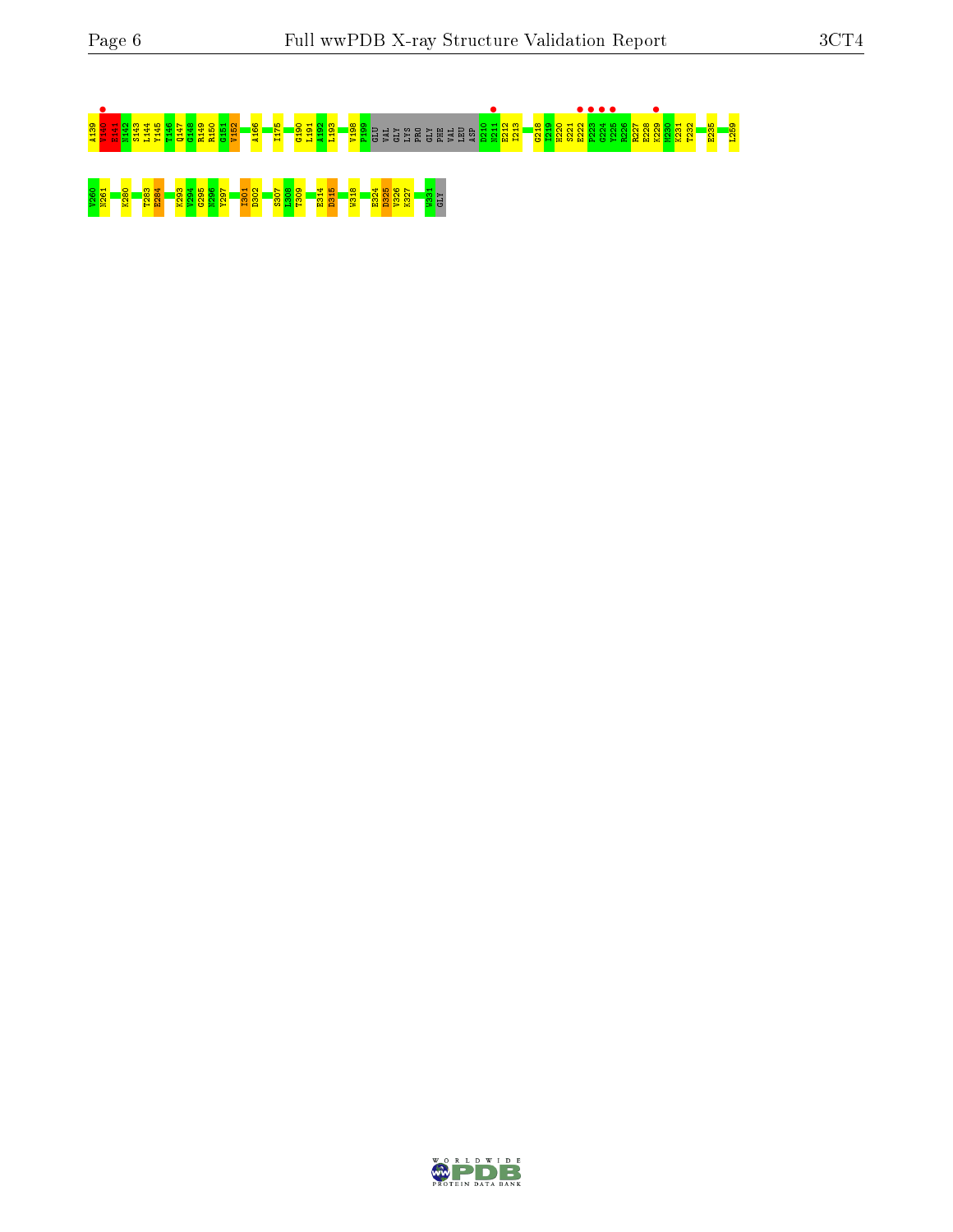# 4 Data and refinement statistics  $(i)$

| Property                                                             | Value                                               | Source     |
|----------------------------------------------------------------------|-----------------------------------------------------|------------|
| Space group                                                          | P 31 2 1                                            | Depositor  |
| Cell constants                                                       | $107.80\text{\AA}$<br>$107.80\text{\AA}$<br>142.90Å |            |
| a, b, c, $\alpha$ , $\beta$ , $\gamma$                               | $90.00^\circ$<br>$90.00^\circ$<br>$120.00^{\circ}$  | Depositor  |
| Resolution $(A)$                                                     | 44.37<br>$-2.50$                                    | Depositor  |
|                                                                      | $44.37 - 2.50$                                      | <b>EDS</b> |
| % Data completeness                                                  | 98.7 (44.37-2.50)                                   | Depositor  |
| (in resolution range)                                                | 98.7 (44.37-2.50)                                   | <b>EDS</b> |
| $R_{merge}$                                                          | 0.09                                                | Depositor  |
| $\mathrm{R}_{sym}$                                                   | (Not available)                                     | Depositor  |
| $\sqrt{I/\sigma}(I) > 1$                                             | 3.12 (at $2.51\text{\AA}$ )                         | Xtriage    |
| Refinement program                                                   | <b>PHENIX</b>                                       | Depositor  |
|                                                                      | $\overline{0.200}$ ,<br>0.267                       | Depositor  |
| $R, R_{free}$                                                        | 0.192<br>0.260                                      | DCC        |
| $R_{free}$ test set                                                  | 1714 reflections $(5.13\%)$                         | wwPDB-VP   |
| Wilson B-factor $(A^2)$                                              | 31.9                                                | Xtriage    |
| Anisotropy                                                           | 0.383                                               | Xtriage    |
| Bulk solvent $k_{sol}(e/\mathring{A}^3)$ , $B_{sol}(\mathring{A}^2)$ | $0.33$ , $55.5$                                     | <b>EDS</b> |
| L-test for twinning <sup>2</sup>                                     | $< L >$ = 0.50, $< L2 >$ = 0.33                     | Xtriage    |
| Estimated twinning fraction                                          | $0.036$ for $-h,-k,l$                               | Xtriage    |
| $F_o, F_c$ correlation                                               | 0.95                                                | <b>EDS</b> |
| Total number of atoms                                                | 7703                                                | wwPDB-VP   |
| Average B, all atoms $(A^2)$                                         | 38.0                                                | wwPDB-VP   |

Xtriage's analysis on translational NCS is as follows: The analyses of the Patterson function reveals a significant off-origin peak that is 50.60  $\%$  of the origin peak, indicating pseudo-translational symmetry. The chance of finding a peak of this or larger height randomly in a structure without pseudo-translational symmetry is equal to 6.3195e-05. The detected translational NCS is most likely also responsible for the elevated intensity ratio.

<sup>&</sup>lt;sup>2</sup>Theoretical values of  $\langle |L| \rangle$ ,  $\langle L^2 \rangle$  for acentric reflections are 0.5, 0.333 respectively for untwinned datasets, and 0.375, 0.2 for perfectly twinned datasets.



<span id="page-6-1"></span><span id="page-6-0"></span><sup>1</sup> Intensities estimated from amplitudes.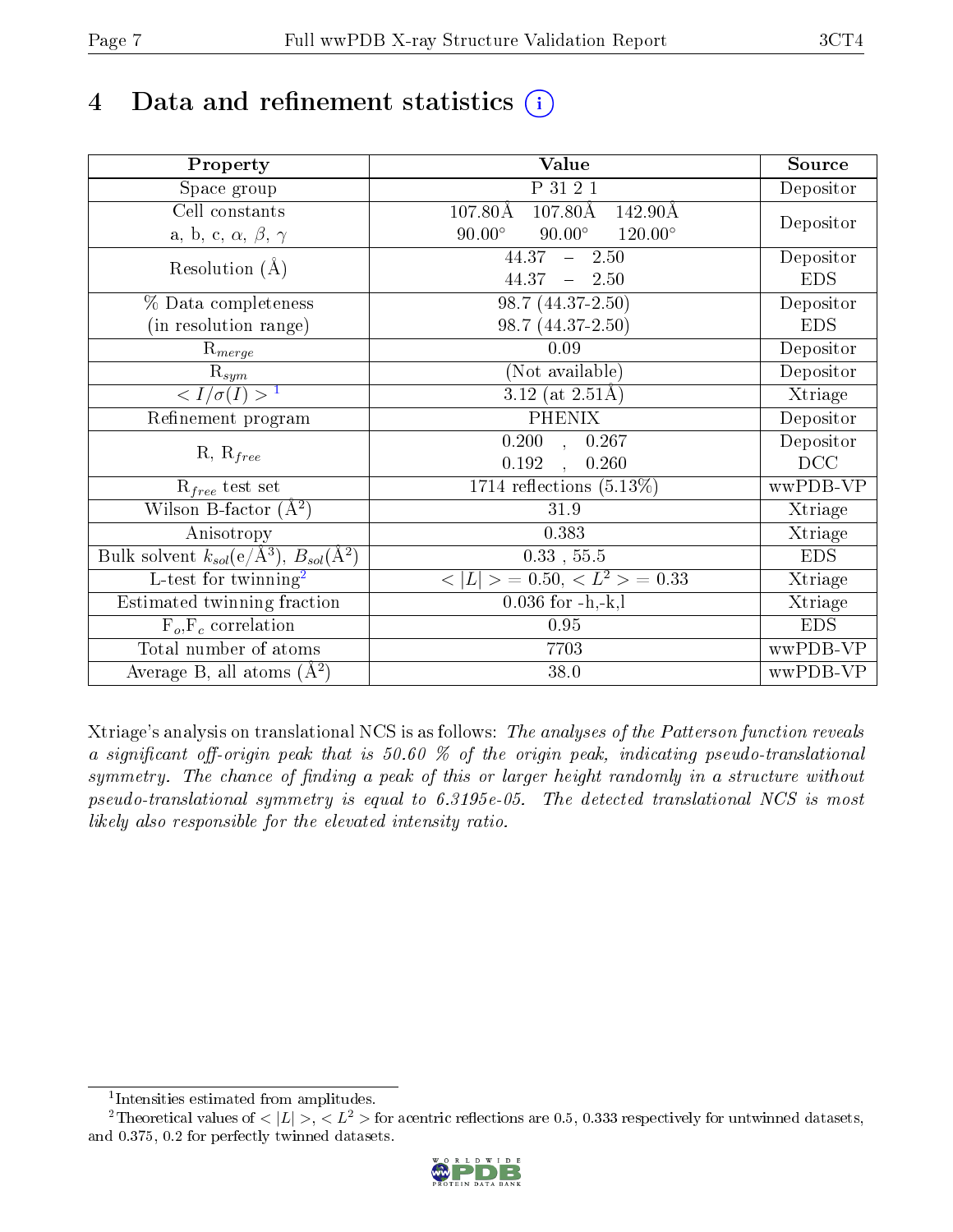# 5 Model quality  $(i)$

# 5.1 Standard geometry  $(i)$

Bond lengths and bond angles in the following residue types are not validated in this section: 2HA

The Z score for a bond length (or angle) is the number of standard deviations the observed value is removed from the expected value. A bond length (or angle) with  $|Z| > 5$  is considered an outlier worth inspection. RMSZ is the root-mean-square of all Z scores of the bond lengths (or angles).

| Mol          | Chain  |             | Bond lengths                 | Bond angles |             |  |
|--------------|--------|-------------|------------------------------|-------------|-------------|--|
|              |        | <b>RMSZ</b> | $\vert \# \vert Z \vert > 5$ | RMSZ        | # $ Z  > 5$ |  |
| 1            |        | 0.30        | 0/2475                       | 0.48        | 0/3336      |  |
| $\mathbf{1}$ | R      | 0.29        | 0/2475                       | 0.48        | 0/3336      |  |
|              | $\cap$ | 0.30        | 0/2475                       | 0.49        | 0/3336      |  |
| AH           | ΑĦ     | 0.30        | 7425                         | 0.48        | 10008       |  |

Chiral center outliers are detected by calculating the chiral volume of a chiral center and verifying if the center is modelled as a planar moiety or with the opposite hand.A planarity outlier is detected by checking planarity of atoms in a peptide group, atoms in a mainchain group or atoms of a sidechain that are expected to be planar.

|  | Mol   Chain   $\#\text{Chirality outliers}$   $\#\text{Planarity outliers}$ |  |
|--|-----------------------------------------------------------------------------|--|
|  |                                                                             |  |
|  |                                                                             |  |
|  |                                                                             |  |

There are no bond length outliers.

There are no bond angle outliers.

There are no chirality outliers.

All (2) planarity outliers are listed below:

| Mol | Chain | $\mathbf{Res}$ |     | Type   Group |
|-----|-------|----------------|-----|--------------|
|     |       | 140            | VAL | Peptide      |
|     |       | 140            | VAI | Peptide      |

## $5.2$  Too-close contacts  $(i)$

In the following table, the Non-H and H(model) columns list the number of non-hydrogen atoms and hydrogen atoms in the chain respectively. The H(added) column lists the number of hydrogen atoms added and optimized by MolProbity. The Clashes column lists the number of clashes within

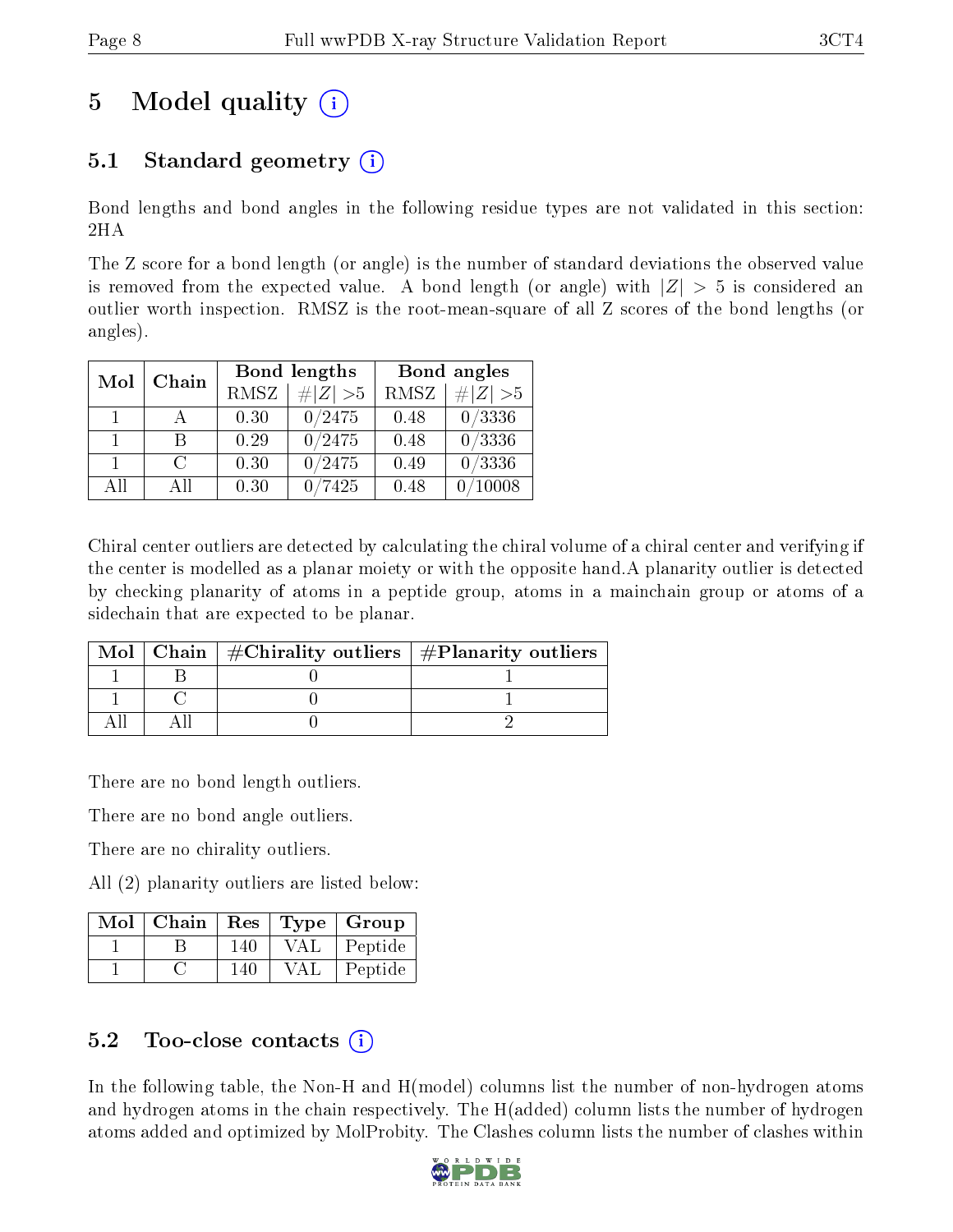| Mol | Chain | $\bf Non-H$ | H (model) | H(added) | <b>Clashes</b> | <b>Symm-Clashes</b> |
|-----|-------|-------------|-----------|----------|----------------|---------------------|
|     |       | 2440        |           | 2453     | 60             |                     |
|     | В     | 2440        |           | 2453     | 70             |                     |
|     | C     | 2440        |           | 2453     | 78             |                     |
| 2   | A     |             |           |          |                |                     |
| 2   | В     |             |           | 6        |                |                     |
| 2   | C     |             |           | 6        |                |                     |
| 3   | А     | 155         |           |          | 5              |                     |
| 3   | В     | 77          |           |          |                |                     |
| 3   | ⌒     | 133         |           |          |                |                     |
|     | Αll   | 7703        |           | 7377     | 201            |                     |

the asymmetric unit, whereas Symm-Clashes lists symmetry related clashes.

The all-atom clashscore is defined as the number of clashes found per 1000 atoms (including hydrogen atoms). The all-atom clashscore for this structure is 14.

All (201) close contacts within the same asymmetric unit are listed below, sorted by their clash magnitude.

| Atom-1                        | Atom-2              | Interatomic    | Clash           |
|-------------------------------|---------------------|----------------|-----------------|
|                               |                     | distance $(A)$ | overlap $(\AA)$ |
| $1: B:86: \overline{A}SP:HB3$ | 1:C:145:TYR:OH      | 1.76           | 0.84            |
| 1:B:75:VAL:HG23               | 1:B:83:PRO:HG2      | 1.60           | 0.84            |
| 1: A:75: VAL:HG23             | 1:A:83:PRO:HG2      | 1.61           | 0.83            |
| 1:C:75:VAL:HG23               | 1:C:83:PRO:HG2      | 1.61           | 0.82            |
| 1:C:314:GLU:HA                | 3:C:513:HOH:O       | 1.80           | 0.80            |
| 1:A:27:ASP:HA                 | 3:A:471:HOH:O       | 1.80           | 0.78            |
| 1: A:32: VAL:O                | 1: A:34:ASP:N       | $2.16\,$       | 0.78            |
| 1:C:32:VAL:O                  | 1:C:34:ASP:N        | 2.15           | 0.78            |
| 1: B:32: VAL:O                | 1:B:34:ASP:N        | 2.16           | 0.77            |
| 1: A:31:LYS:HZ2               | 1:A:91:ALA:HA       | 1.51           | 0.76            |
| 1:C:193:LEU:HD22              | 1:C:213:ILE:HG22    | 1.68           | 0.76            |
| 1:A:193:LEU:HD22              | 1: A:213: ILE: HG22 | 1.68           | 0.75            |
| 1:C:31:LYS:HE2                | 1:C:39:GLN:OE1      | 1.86           | 0.75            |
| 1:C:27:ASP:HA                 | 3:C:505:HOH:O       | 1.88           | 0.74            |
| 1:B:193:LEU:HD22              | 1:B:213:ILE:HG22    | 1.70           | 0.73            |
| 1: A:31: L <sub>YS:H</sub> E2 | 1:A:39:GLN:OE1      | 1.88           | 0.72            |
| 1: B:31: LYS: NZ              | 1:B:91:ALA:HA       | 2.06           | 0.71            |
| 1: A:280:LYS:O                | 1:A:283:THR:HG22    | 1.91           | 0.71            |
| 1:B:31:LYS:HE2                | 1:B:39:GLN:OE1      | 1.89           | 0.71            |
| 1:C:280:LYS:O                 | 1:C:283:THR:HG22    | 1.90           | 0.71            |
| 1:B:280:LYS:O                 | 1:B:283:THR:HG22    | 1.91           | 0.70            |
| 1: C:31: LYS:NZ               | 1:C:91:ALA:HA       | 2.07           | 0.69            |
| 1: A:31: LYS:NZ               | 1: A:91: ALA: HA    | 2.07           | 0.69            |

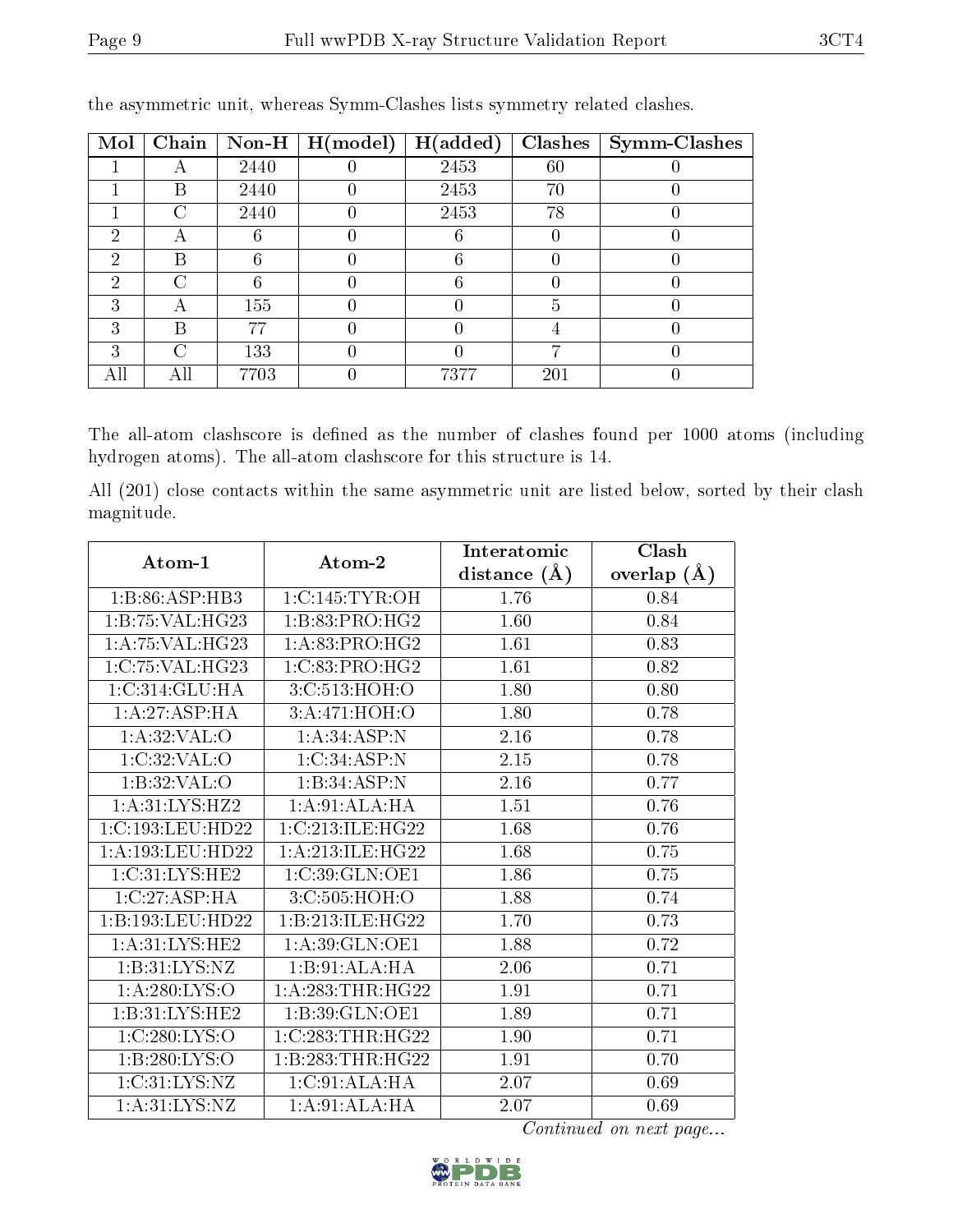| Continuea from previous page |                             | Interatomic    | Clash         |
|------------------------------|-----------------------------|----------------|---------------|
| Atom-1                       | Atom-2                      | distance $(A)$ | overlap $(A)$ |
| 1: A:29: ILE: HG23           | 1:A:41:LYS:HE3              | 1.75           | 0.68          |
| 1:C:29:ILE:CG2               | 1: C: 41: LYS: HE3          | 2.24           | 0.68          |
| 1: A:29: ILE: CG2            | $1:A:41:LYS:H\overline{E3}$ | 2.23           | 0.68          |
| 1:C:29:ILE:HG23              | 1: C: 41: LYS: HE3          | 1.75           | 0.67          |
| 1: C:31: LYS:HZ2             | 1:C:94:SER:HB3              | 1.61           | 0.66          |
| 1:B:29:ILE:HG23              | 1:B:41:LYS:HE3              | 1.77           | 0.66          |
| 1:B:29:ILE:CG2               | 1:B:41:LYS:HE3              | 2.26           | 0.65          |
| 1:B:79:ILE:HG21              | 1:B:198:VAL:HG13            | 1.79           | 0.65          |
| 1:C:79:ILE:HG21              | 1:C:198:VAL:HG13            | 1.80           | 0.64          |
| 1: B: 120: GLU: OE2          | 1:C:147:GLN:NE2             | 2.27           | 0.64          |
| 3: B: 385: HOH:O             | 1:C:144:LEU:HB3             | 1.99           | 0.63          |
| 1:B:121:MET:HB3              | 3:B:385:HOH:O               | 1.99           | 0.63          |
| 1:B:31:LYS:HZ2               | 1:B:94:SER:HB3              | 1.62           | $0.62\,$      |
| 1:C:87:GLN:HG3               | 3:C:502:HOH:O               | 1.99           | 0.62          |
| 1:A:79:ILE:HG21              | 1:A:198:VAL:HG13            | 1.83           | 0.60          |
| 1: A:232:THR:CG2             | 1:A:235:GLU:H               | 2.15           | 0.60          |
| 1: A:31: LYS:NZ              | 1:A:94:SER:HB3              | 2.18           | 0.59          |
| 1:A:141:GLU:N                | 3:A:481:HOH:O               | 2.36           | 0.59          |
| 1: B:31: LYS: NZ             | 1:B:94:SER:HB3              | 2.17           | 0.59          |
| 1:B:31:LYS:HZ2               | 1:B:91:ALA:HA               | 1.67           | 0.59          |
| 1: C:31: LYS:NZ              | 1:C:94:SER:HB3              | 2.16           | 0.59          |
| 1: A:212: GLU:HG2            | 1: A:229: LYS: HD3          | 1.84           | 0.57          |
| 1:B:117:MET:HE3              | 1:C:109:LEU:HB3             | 1.86           | 0.57          |
| 1:B:212:GLU:HG2              | 1:B:229:LYS:HD3             | 1.85           | 0.57          |
| 1:C:139:ALA:O                | 1: C:140: VAL: HB           | 2.04           | 0.57          |
| 1: C:31: LYS:HZ2             | 1:C:91:ALA:HA               | 1.70           | 0.57          |
| 1:C:212:GLU:HG2              | 1:C:229:LYS:HD3             | 1.87           | 0.56          |
| $1:A:69:GLY:H\overline{A3}$  | 1:A:326:VAL:HG12            | 1.87           | 0.56          |
| 1:A:314:GLU:O                | 1: A:315: ASP:HB2           | 2.06           | 0.55          |
| 1:C:314:GLU:O                | 1: C: 315: ASP: HB2         | 2.05           | 0.55          |
| 1:C:232:THR:HG22             | 1:C:235:GLU:HG3             | 1.87           | 0.55          |
| 1:B:69:GLY:HA3               | 1:B:326:VAL:HG12            | 1.87           | 0.55          |
| 1:B:232:THR:CG2              | 1:B:235:GLU:H               | 2.19           | 0.55          |
| 1:C:232:THR:CG2              | 1:C:235:GLU:H               | 2.20           | 0.55          |
| 1:A:28:LEU:HD23              | 1: A:38: ILE: CG2           | 2.36           | 0.54          |
| 1:B:142:ASN:HA               | 1:B:146:THR:O               | 2.07           | 0.54          |
| 1:B:232:THR:HG23             | 1: B: 235: GLU: H           | 1.73           | 0.54          |
| 1:B:314:GLU:O                | 1:B:315:ASP:HB2             | 2.06           | 0.54          |
| 1:C:28:LEU:HD23              | 1:C:38:ILE:CG2              | 2.38           | 0.54          |
| 1:A:232:THR:HG23             | 1: A: 235: GLU: H           | 1.71           | 0.54          |
| 1:B:232:THR:HG22             | 1:B:235:GLU:HG3             | 1.88           | 0.54          |

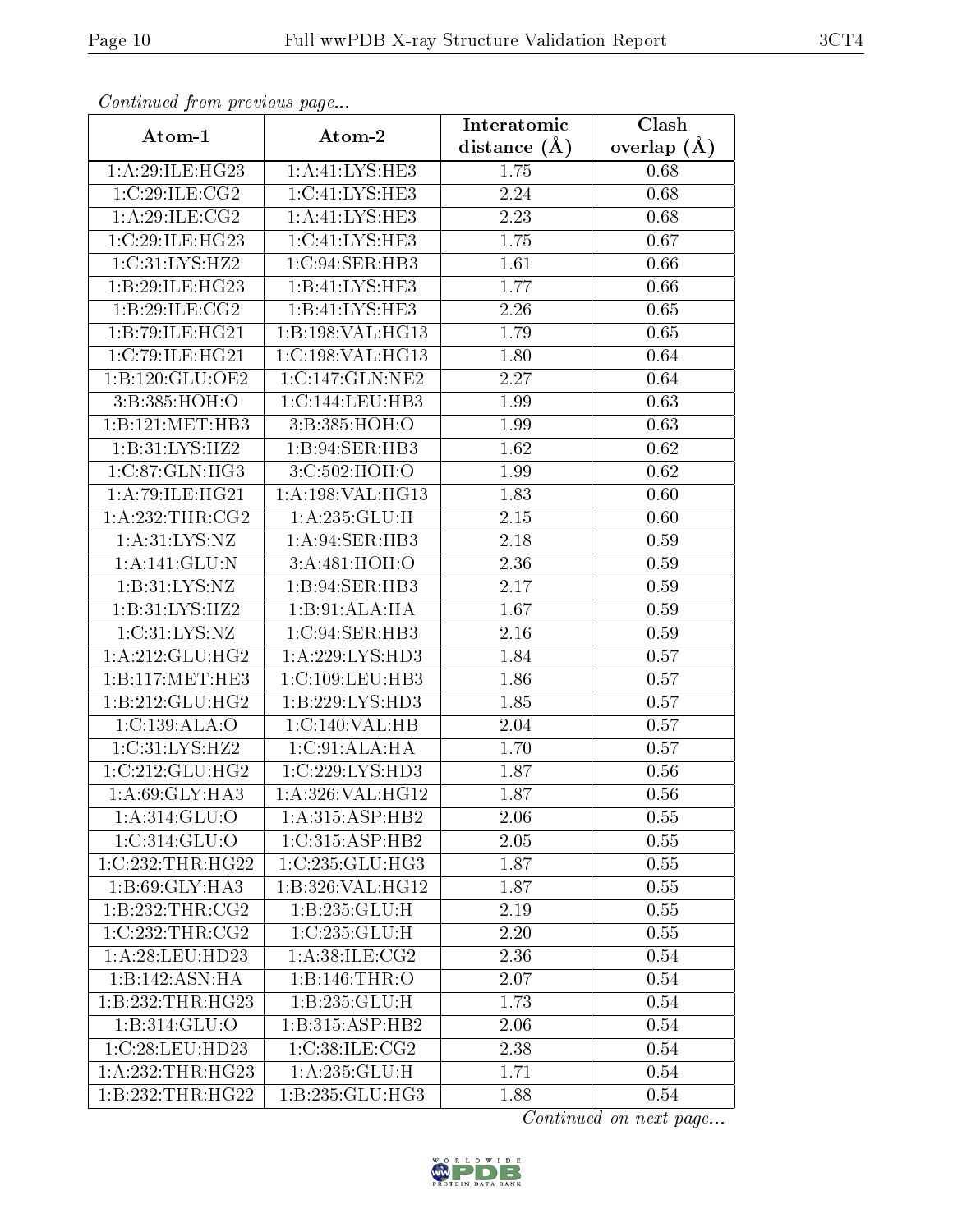| Continuea from previous page |                     | Interatomic    | Clash         |  |
|------------------------------|---------------------|----------------|---------------|--|
| Atom-1                       | Atom-2              | distance $(A)$ | overlap $(A)$ |  |
| 1:C:232:THR:HG23             | 1:C:235:GLU:H       | 1.73           | 0.54          |  |
| 1: B: 31: LYS: O             | 1:B:32:VAL:C        | 2.46           | 0.53          |  |
| 1:B:75:VAL:HG23              | 1:B:75:VAL:O        | 2.08           | 0.53          |  |
| 1:B:28:LEU:HD23              | 1:B:38:ILE:CG2      | 2.38           | 0.53          |  |
| 1: A: 35: PHE: CZ            | 1:A:90:GLU:HG3      | 2.43           | 0.53          |  |
| 1:C:35:PHE:CZ                | 1:C:90:GLU:HG3      | 2.44           | 0.53          |  |
| 1: C: 31: LYS: HZ1           | 1:C:91:ALA:HA       | 1.74           | 0.53          |  |
| 1: A: 187: LYS: HE2          | 3:A:346:HOH:O       | 2.07           | 0.53          |  |
| 1:A:75:VAL:O                 | 1: A:75: VAL:HG23   | 2.09           | 0.53          |  |
| 1: C: 31: LYS: O             | 1:C:32:VAL:CC       | 2.46           | 0.52          |  |
| 1:C:75:VAL:HG23              | 1:C:75:VAL:O        | 2.08           | 0.52          |  |
| 1:B:100:GLY:HA2              | 1:B:128:LYS:HD2     | 1.92           | 0.52          |  |
| 1:C:326:VAL:O                | 1:C:327:LYS:HD3     | 2.10           | 0.52          |  |
| 1:B:137:ASP:O                | 1:B:149:ARG:HB3     | 2.10           | 0.52          |  |
| 1: A:31: LYS:O               | 1: A:32: VAL:C      | 2.49           | 0.51          |  |
| 1:B:193:LEU:HD22             | 1: B: 213: ILE: CG2 | 2.38           | 0.51          |  |
| 1:C:301:ILE:HG22             | 1:C:302:ASP:N       | 2.24           | 0.51          |  |
| 1:B:31:LYS:HZ1               | 1:B:91:ALA:HA       | 1.74           | 0.51          |  |
| 1: B:35: PHE: CZ             | 1: B:90: GLU: HG3   | 2.44           | 0.51          |  |
| 1:C:100:GLY:HA2              | 1:C:128:LYS:HD2     | 1.93           | 0.51          |  |
| 1:C:141:GLU:HB3              | 1:C:150:ARG:NH1     | 2.24           | 0.51          |  |
| 1:C:193:LEU:HD22             | 1:C:213:ILE:CG2     | 2.38           | 0.51          |  |
| 1:C:28:LEU:N                 | 1:C:28:LEU:HD12     | 2.26           | 0.51          |  |
| 1: A: 193: LEU: HD22         | 1: A:213: ILE: CG2  | 2.38           | 0.51          |  |
| 1:B:212:GLU:OE1              | 1:B:227:ARG:HD3     | 2.11           | 0.50          |  |
| 1: C:69: GLY: HA3            | 1:C:326:VAL:HG12    | 1.92           | 0.50          |  |
| 1: A: 100: GLY: HA2          | 1: A: 128: LYS: HD2 | 1.93           | 0.50          |  |
| 1: A:28:LEU:HD12             | 1: A:28:LEU:N       | 2.26           | 0.50          |  |
| 1:B:327:LYS:NZ               | 3:B:391:HOH:O       | 2.44           | 0.50          |  |
| 1:B:55:GLY:HA2               | 1:B:81:THR:O        | 2.11           | 0.50          |  |
| 1:C:212:GLU:OE1              | 1:C:227:ARG:HD3     | 2.11           | 0.50          |  |
| 1:C:232:THR:HG22             | 1:C:235:GLU:CG      | 2.41           | 0.50          |  |
| 1: A:326: VAL:O              | 1:A:327:LYS:HD3     | 2.12           | 0.49          |  |
| 1:B:28:LEU:HD12              | 1:B:28:LEU:N        | 2.27           | 0.49          |  |
| 1:C:141:GLU:HG2              | 1:C:150:ARG:HD3     | 1.94           | 0.49          |  |
| 1:C:190:GLY:HA2              | 1:C:307:SER:HA      | 1.94           | 0.49          |  |
| 1: A:128:LYS:H               | 1: A: 128: LYS: CD  | 2.25           | 0.49          |  |
| 1:B:301:ILE:HG22             | 1:B:302:ASP:N       | 2.28           | 0.49          |  |
| 1:B:232:THR:HG22             | 1: B: 235: GLU: CG  | 2.42           | 0.49          |  |
| 1: A: 187: LYS: HG3          | 1: A:247: GLU:HG2   | 1.95           | 0.48          |  |
| 1:C:128:LYS:H                | 1:C:128:LYS:CD      | 2.26           | 0.48          |  |

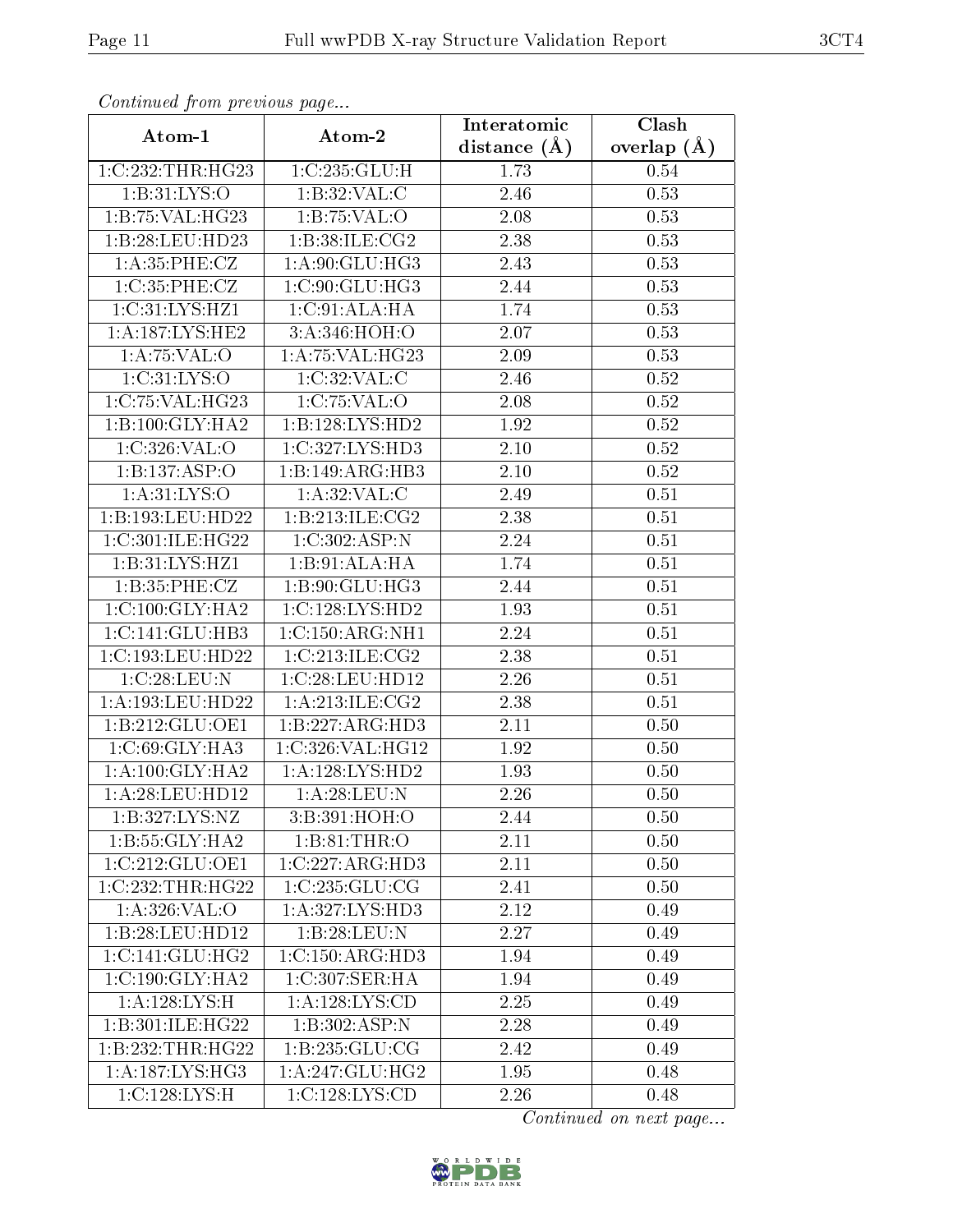| Communa from previous page |                             | Interatomic       | Clash           |
|----------------------------|-----------------------------|-------------------|-----------------|
| Atom-1                     | Atom-2                      | distance $(\AA)$  | overlap $(\AA)$ |
| 1:B:326:VAL:O              | 1:B:327:LYS:HD3             | 2.14              | 0.48            |
| 1: A:27:ASP:C              | 1: A:28:LEU:HD12            | $\overline{2.34}$ | 0.48            |
| 1:B:124:MET:HE2            | 1:C:147:GLN:HG2             | 1.96              | 0.48            |
| 1: A:190: GLY:HA2          | 1: A:307: SER: HA           | 1.96              | 0.48            |
| 1:A:139:ALA:O              | 1:A:140:VAL:HB              | 2.14              | 0.48            |
| 1:B:187:LYS:HG3            | 1:B:247:GLU:HG2             | 1.95              | 0.48            |
| 1:C:27:ASP:C               | 1:C:28:LEU:HD12             | 2.34              | 0.48            |
| 1:A:212:GLU:OE1            | 1:A:227:ARG:HD3             | 2.15              | 0.47            |
| 1:B:190:GLY:HA2            | 1:B:307:SER:HA              | 1.96              | 0.47            |
| 1:C:140:VAL:CG1            | 1: C: 141: GLU: N           | 2.76              | 0.47            |
| 1: A:9: GLN: HB2           | 3:A:345:HOH:O               | 2.13              | 0.47            |
| 1: A:109: LEU: HD22        | 1:A:145:TYR:HB3             | 1.97              | 0.47            |
| 1:B:109:LEU:O              | 1:B:113:MET:HG2             | 2.15              | 0.47            |
| 1: A:89: TYR: CZ           | 1: A:93: LYS: HD3           | 2.49              | 0.46            |
| 1:A:138:ILE:HG22           | 1:A:149:ARG:NH1             | 2.30              | 0.46            |
| 1: A:142: ASN:HA           | 1:A:146:THR:O               | 2.16              | 0.46            |
| 1: A:75: VAL:HG21          | 1:A:88:ILE:HG12             | 1.97              | 0.46            |
| 1:B:27:ASP:C               | 1:B:28:LEU:HD12             | 2.36              | 0.46            |
| 1:C:318:TRP:N              | 1:C:318:TRP:CD1             | 2.84              | 0.46            |
| 1: A:293:LYS:HE3           | 1: A:297:TYR:CZ             | 2.51              | 0.46            |
| 1: A:29: ILE:H G22         | 3:A:478:HOH:O               | 2.15              | 0.46            |
| 1: A:31: LYS: HZ3          | 1:A:94:SER:HB3              | 1.81              | 0.46            |
| 1:B:259:LEU:HB3            | 1:B:309:THR:HB              | 1.98              | 0.46            |
| 1:B:120:GLU:HG2            | 1:B:124:MET:HE3             | 1.98              | 0.46            |
| 1:C:33:PRO:HG3             | 3:C:504:HOH:O               | 2.16              | 0.46            |
| 1:B:86:ASP:HB3             | 1:C:145:TYR:HH              | 1.78              | 0.46            |
| 1:B:128:LYS:H              | 1:B:128:LYS:CD              | 2.27              | 0.46            |
| 1:C:150:ARG:HD2            | 3:C:393:HOH:O               | 2.15              | 0.46            |
| 1: A:28:LEU:HD23           | 1: A:38: ILE: HG21          | 1.96              | 0.46            |
| 1:B:85:PRO:HB3             | 1:B:117:MET:HG2             | 1.97              | 0.46            |
| 1: A: 232: THR: HG22       | 1: A: 235: GLU: HG3         | 1.97              | 0.45            |
| 1:A:301:ILE:HG22           | 1:A:302:ASP:N               | 2.32              | 0.45            |
| 1:B:145:TYR:O              | 1:B:146:THR:C               | 2.52              | 0.45            |
| 1:B:293:LYS:HE3            | 1:B:297:TYR:CZ              | 2.51              | 0.45            |
| 1:B:139:ALA:O              | 1:B:140:VAL:HB              | 2.17              | 0.45            |
| 1:B:27:ASP:HA              | $3: B:395:H\overline{OH:O}$ | 2.15              | 0.45            |
| 1:C:140:VAL:O              | 1:C:141:GLU:O               | 2.33              | 0.45            |
| 1:C:140:VAL:O              | 1:C:141:GLU:C               | 2.55              | 0.45            |
| 1:C:152:VAL:HB             | 3:C:490:HOH:O               | 2.15              | 0.45            |
| 1:C:315:ASP:HB2            | 3:C:433:HOH:O               | 2.17              | 0.45            |
| 1: A:55: GLY:HA2           | 1: A:81:THR:O               | 2.17              | 0.45            |

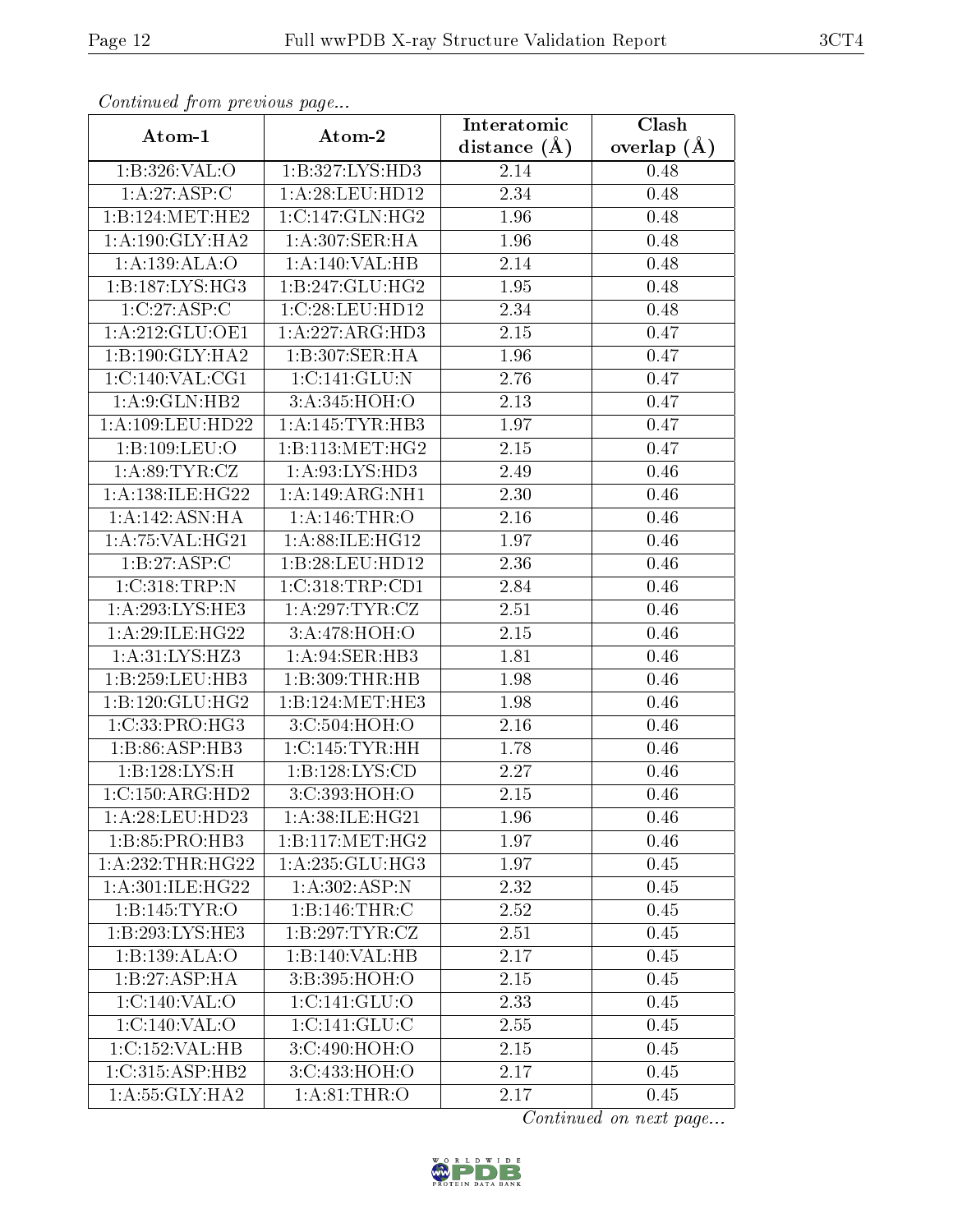| Continuea from previous page |                              | Interatomic    | Clash         |
|------------------------------|------------------------------|----------------|---------------|
| Atom-1                       | Atom-2                       | distance $(A)$ | overlap $(A)$ |
| 1:B:140:VAL:O                | 1: B: 141: GLU: O            | 2.34           | 0.45          |
| 1:B:75:VAL:HG21              | 1:B:88:ILE:HG12              | 1.99           | 0.45          |
| 1:C:89:TYR:CZ                | 1: C:93: LYS: HD3            | 2.52           | 0.45          |
| 1:B:220:HIS:O                | 1:B:221:SER:HB2              | 2.17           | 0.45          |
| 1: B:89: TYR: CZ             | 1:B:93:LYS:HD3               | 2.51           | 0.45          |
| 1:C:218:GLY:HA3              | 1:C:222:GLU:HB2              | 2.00           | 0.44          |
| 1:A:90:GLU:OE1               | 1: A:93: LYS: HE3            | 2.17           | 0.44          |
| 1:B:28:LEU:HD23              | 1:B:38:ILE:HG21              | 1.98           | 0.44          |
| 1:B:218:GLY:HA3              | 1:B:222:GLU:HB2              | 2.00           | 0.44          |
| 1:A:232:THR:HG22             | 1: A: 235: GLU: CG           | 2.48           | 0.44          |
| 1:C:75:VAL:HG21              | 1:C:88:ILE:HG12              | 2.00           | 0.44          |
| 1: A:218: GLY:HA3            | 1:A:222:GLU:HB2              | 2.00           | 0.44          |
| 1:A:42:SER:HA                | 1:A:43:PRO:HD3               | 1.92           | 0.44          |
| 1:B:191:LEU:C                | 1:B:191:LEU:HD12             | 2.38           | 0.44          |
| 1:C:28:LEU:HD23              | 1:C:38:ILE:HG21              | 1.98           | 0.44          |
| 1:B:18:LEU:O                 | 1:B:22:THR:HG23              | 2.18           | 0.43          |
| 1:A:191:LEU:C                | 1:A:191:LEU:HD12             | 2.38           | 0.43          |
| 1:A:311:ILE:HG23             | 1: A:311: ILE: O             | 2.19           | 0.43          |
| 1:C:90:GLU:OE1               | $1:\overline{C:93:LYS:HE3}$  | 2.18           | 0.43          |
| 1:C:140:VAL:HG13             | 1:C:141:GLU:CA               | 2.49           | 0.43          |
| 1: A:261: ASN: HA            | 1: A:295: GLY:O              | 2.19           | 0.43          |
| 1:C:284:GLU:H                | 1:C:284:GLU:HG2              | 1.45           | 0.43          |
| 1:A:259:LEU:HB3              | 1: A:309:THR:HB              | 2.01           | 0.43          |
| 1:C:220:HIS:O                | 1:C:221:SER:HB2              | 2.18           | 0.43          |
| 1:C:55:GLY:HA2               | 1:C:81:THR:O                 | 2.19           | 0.42          |
| 1:A:220:HIS:O                | 1:A:221:SER:HB2              | 2.19           | 0.42          |
| 1:C:191:LEU:HD12             | 1:C:191:LEU:C                | 2.39           | 0.42          |
| 1:B:213:ILE:C                | 1:B:213:ILE:HD12             | 2.39           | 0.42          |
| 1:C:166:ALA:HA               | 1:C:175:ILE:HD11             | 2.02           | 0.42          |
| 1: A: 132: ILE: HG12         | 1:A:179:ALA:HB1              | 2.01           | 0.42          |
| 1:B:166:ALA:HA               | 1:B:175:ILE:HD11             | 2.02           | 0.42          |
| 1:B:261:ASN:HA               | 1:B:295:GLY:O                | 2.20           | 0.42          |
| 1:B:318:TRP:CD1              | 1:B:318:TRP:N                | 2.86           | 0.42          |
| 1:C:261:ASN:HA               | 1:C:295:GLY:O                | 2.20           | 0.41          |
| 1:C:293:LYS:HE3              | $1:C:297:TYR: \overline{CZ}$ | 2.55           | 0.41          |
| 1:C:140:VAL:HG13             | 1: C: 141: GLU: N            | 2.35           | 0.41          |
| 1:C:229:LYS:HD3              | 1:C:229:LYS:HA               | 1.81           | 0.41          |
| 1:C:324:GLU:HG3              | 1:C:325:ASP:N                | 2.35           | 0.41          |
| 1: A: 166: ALA: HA           | 1: A:175: ILE: HDI1          | 2.02           | 0.41          |
| 1:B:117:MET:HG3              | 1:C:109:LEU:CD2              | 2.50           | 0.41          |
| 1:B:18:LEU:HD22              | 1:B:38:ILE:HD11              | 2.01           | 0.41          |

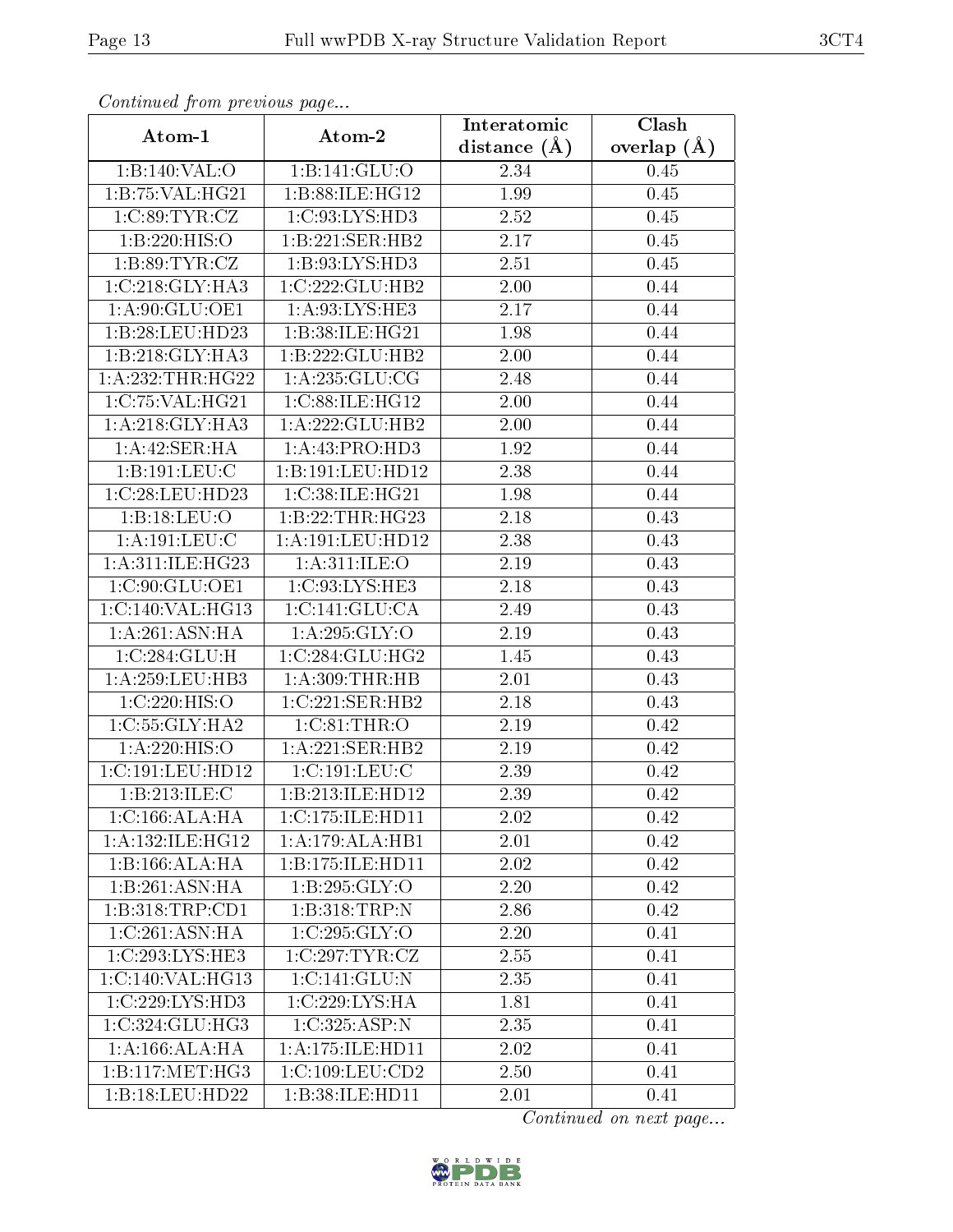| Atom-1              | Atom-2             | Interatomic<br>distance $(A)$ | Clash<br>overlap $(\AA)$ |
|---------------------|--------------------|-------------------------------|--------------------------|
| 1:C:228:GLU:HG2     | 1:C:231:LYS:HD3    | 2.02                          | 0.41                     |
| 1:B:229:LYS:HA      | 1:B:229:LYS:HD3    | 1.80                          | 0.41                     |
| 1: C: 141: GLU: HB2 | 1:C:143:SER:HB3    | 2.02                          | 0.41                     |
| 1:C:141:GLU:HB3     | 1:C:150:ARG:CZ     | 2.50                          | 0.41                     |
| 1:A:109:LEU:HD22    | 1:A:145:TYR:CB     | 2.51                          | 0.41                     |
| 1:C:259:LEU:HB3     | 1:C:309:THR:HB     | 2.02                          | 0.41                     |
| 1: B:90: GLU:OE1    | 1: B: 93: LYS: HE3 | 2.22                          | 0.41                     |
| 1:C:31:LYS:HE3      | 1:C:37:ILE:HG21    | 2.03                          | 0.40                     |
| 1: A:213: ILE:C     | 1:A:213:ILE:HD12   | 2.41                          | 0.40                     |
| 1: A:318:TRP:CD1    | 1: A:318:TRP:N     | 2.88                          | 0.40                     |
| 1:B:117:MET:HA      | 1:C:113:MET:CE     | 2.51                          | 0.40                     |
| 1:B:228:GLU:HG2     | 1:B:231:LYS:HD3    | 2.02                          | 0.40                     |
| 1:C:135:ASP:HB2     | 1:C:149:ARG:HB2    | 2.03                          | 0.40                     |
| 1:C:31:LYS:HE3      | 1:C:37:ILE:CG2     | 2.51                          | 0.40                     |

There are no symmetry-related clashes.

## 5.3 Torsion angles (i)

#### 5.3.1 Protein backbone  $(i)$

In the following table, the Percentiles column shows the percent Ramachandran outliers of the chain as a percentile score with respect to all X-ray entries followed by that with respect to entries of similar resolution.

The Analysed column shows the number of residues for which the backbone conformation was analysed, and the total number of residues.

| Mol | Chain         | Analysed                    | Favoured     | Allowed    | <b>Outliers</b> |                | Percentiles |
|-----|---------------|-----------------------------|--------------|------------|-----------------|----------------|-------------|
|     | $\mathsf{A}$  | $314/332(95\%)$             | 292 $(93\%)$ | $12(4\%)$  | $10(3\%)$       | $\overline{4}$ | $\boxed{5}$ |
|     | B             | $314/332(95\%)$             | 289 $(92\%)$ | 15(5%)     | $10(3\%)$       | $\overline{4}$ | $\boxed{5}$ |
|     | $\mathcal{C}$ | $314/332(95\%)$             | $293(93\%)$  | 11 $(4\%)$ | $10(3\%)$       |                | $\boxed{5}$ |
| All | All           | $942/996$ (95%)   874 (93%) |              | 38 $(4\%)$ | $30(3\%)$       |                | $\sqrt{5}$  |

All (30) Ramachandran outliers are listed below:

| Mol | Chain | Res | Type |
|-----|-------|-----|------|
|     |       | ソティ |      |
|     |       | 33  | PRO  |
|     |       |     |      |

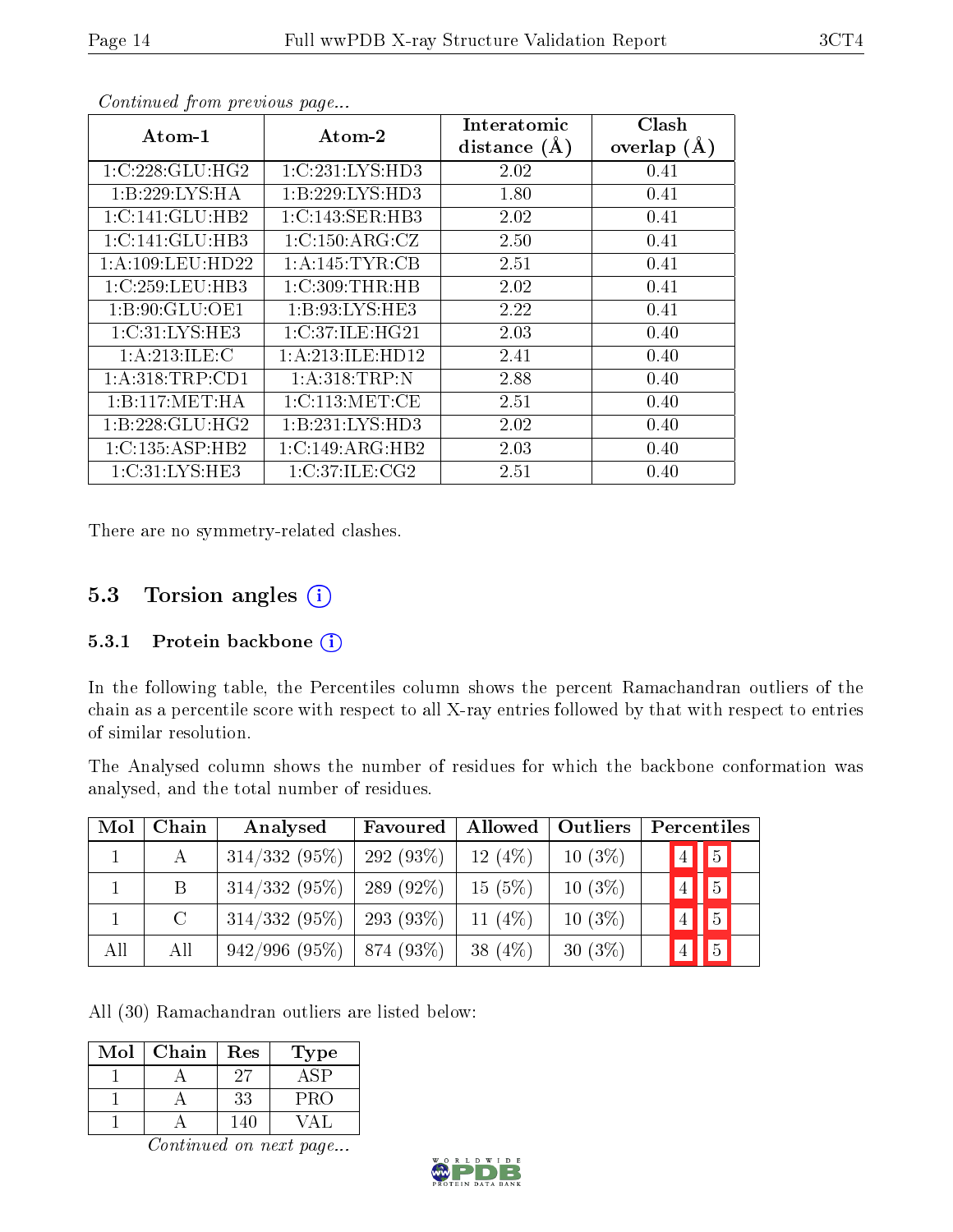| $\text{Mo}\overline{\text{l}}$ | $\overline{\text{Chain}}$                                                                                                                       | Res              | Type                    |
|--------------------------------|-------------------------------------------------------------------------------------------------------------------------------------------------|------------------|-------------------------|
| $\overline{1}$                 | $\overline{A}$                                                                                                                                  | 141              | $\overline{\text{GLU}}$ |
| $\mathbf{1}$                   | $\overline{\mathrm{B}}$                                                                                                                         | $\overline{27}$  | $\overline{\text{ASP}}$ |
| $\overline{1}$                 | $\overline{\mathrm{B}}$                                                                                                                         | $\overline{33}$  | PRO                     |
| $\overline{1}$                 | $\overline{\mathrm{B}}$                                                                                                                         | 140              | <b>VAL</b>              |
| $\overline{1}$                 |                                                                                                                                                 | $\overline{141}$ | $\overline{\text{GLU}}$ |
| $\overline{1}$                 |                                                                                                                                                 | $\overline{27}$  | $\overline{\text{ASP}}$ |
| $\overline{1}$                 |                                                                                                                                                 | $\overline{33}$  | $\overline{\text{PRO}}$ |
| $\overline{1}$                 | $\frac{\overline{B}}{\overline{C}}$ $\frac{\overline{C}}{\overline{C}}$ $\frac{\overline{C}}{\overline{A}}$ $\frac{\overline{A}}{\overline{A}}$ | 140              | $\overline{\text{VAL}}$ |
| $\overline{1}$                 |                                                                                                                                                 | $\overline{26}$  | $\overline{\text{GLY}}$ |
| $\overline{1}$                 |                                                                                                                                                 | $\overline{62}$  | $\overline{HIS}$        |
| $\overline{1}$                 |                                                                                                                                                 | $\overline{315}$ | $\overline{\text{ASP}}$ |
| $\overline{1}$                 | $\overline{\mathbf{B}}$                                                                                                                         | $\overline{26}$  | $\overline{\text{GLY}}$ |
| $\overline{1}$                 | $\overline{\mathbf{B}}$                                                                                                                         | 62               | $\overline{HIS}$        |
| $\overline{1}$                 |                                                                                                                                                 | 315              | $\overline{\text{ASP}}$ |
| $\overline{1}$                 | $\frac{\overline{B}}{\overline{C}}$ $\frac{\overline{C}}{\overline{C}}$ $\frac{\overline{C}}{\overline{A}}$ $\frac{\overline{A}}{\overline{B}}$ | $\overline{26}$  | $\overline{\text{GLY}}$ |
| $\overline{1}$                 |                                                                                                                                                 | 62               | $\overline{HIS}$        |
| $\overline{1}$                 |                                                                                                                                                 | 141              | $\overline{\text{GLU}}$ |
| $\overline{1}$                 |                                                                                                                                                 | $\overline{315}$ | $\overline{\text{ASP}}$ |
| $\overline{1}$                 |                                                                                                                                                 | $\overline{32}$  | $\overline{\text{VAL}}$ |
| $\overline{1}$                 |                                                                                                                                                 | $\overline{32}$  | $\overline{\text{VAL}}$ |
| $\overline{1}$                 | $\overline{B}$                                                                                                                                  | $\overline{301}$ | <b>ILE</b>              |
| $\overline{1}$                 |                                                                                                                                                 | $\overline{32}$  | $\overline{\text{VAL}}$ |
| $\overline{1}$                 | $\frac{\overline{C}}{\overline{A}}$ $\frac{\overline{A}}{\overline{B}}$                                                                         | 301              | ILE                     |
| $\overline{1}$                 |                                                                                                                                                 | $\overline{301}$ | <b>ILE</b>              |
| $\overline{1}$                 |                                                                                                                                                 | <b>152</b>       | <b>VAL</b>              |
| $\overline{1}$                 |                                                                                                                                                 | 152              | $\rm V\overline{AL}$    |
| $\overline{1}$                 | $\overline{\overline{\rm C}}$                                                                                                                   | $\overline{152}$ | $\overline{\text{VAL}}$ |

#### 5.3.2 Protein sidechains (i)

In the following table, the Percentiles column shows the percent sidechain outliers of the chain as a percentile score with respect to all X-ray entries followed by that with respect to entries of similar resolution.

The Analysed column shows the number of residues for which the sidechain conformation was analysed, and the total number of residues.

| Mol | Chain | Analysed        | Rotameric   Outliers |           | Percentiles      |
|-----|-------|-----------------|----------------------|-----------|------------------|
|     |       | $262/273(96\%)$ | 257 $(98\%)$         | $5(2\%)$  | $\vert$ 80<br>57 |
|     |       | $262/273(96\%)$ | 257 $(98\%)$         | $5(2\%)$  | 80<br>57         |
|     |       | $262/273(96\%)$ | 256 (98\%)           | 6 $(2\%)$ | 76<br>50         |

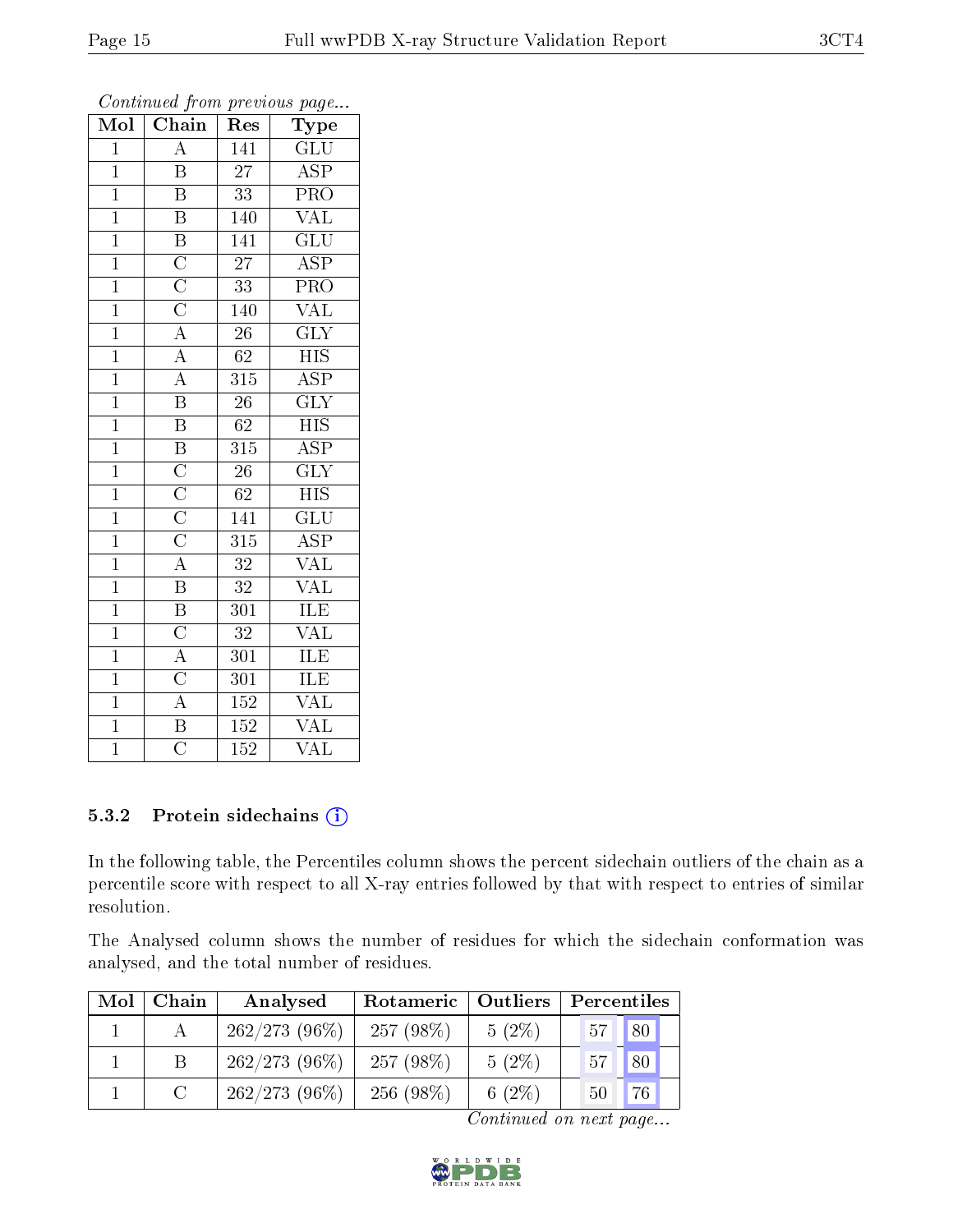Continued from previous page...

|     | $\mid$ Mol $\mid$ Chain | Analysed                                 | Rotameric   Outliers   Percentiles |       |  |
|-----|-------------------------|------------------------------------------|------------------------------------|-------|--|
| All | All                     | $786/819$ (96\%)   770 (98\%)   16 (2\%) |                                    | 55 79 |  |

All (16) residues with a non-rotameric sidechain are listed below:

| Mol            | Chain                 | Res | Type                   |
|----------------|-----------------------|-----|------------------------|
| 1              | A                     | 111 | <b>ASP</b>             |
| $\mathbf{1}$   | $\overline{\rm A}$    | 128 | <b>LYS</b>             |
| $\overline{1}$ | $\overline{A}$        | 129 | VAL                    |
| $\mathbf 1$    | $\overline{\rm A}$    | 284 | $\overline{{\rm GLU}}$ |
| $\mathbf{1}$   | $\overline{\rm A}$    | 325 | <b>ASP</b>             |
| $\mathbf 1$    | B                     | 111 | ASP                    |
| $\mathbf{1}$   | B                     | 128 | <b>LYS</b>             |
| $\mathbf{1}$   | B                     | 129 | VAL                    |
| $\mathbf{1}$   | B                     | 284 | GLU                    |
| $\mathbf{1}$   | $\boldsymbol{B}$      | 325 | <b>ASP</b>             |
| $\mathbf{1}$   | $\overline{\rm C}$    | 111 | ASP                    |
| $\mathbf 1$    | $\overline{\rm C}$    | 128 | <b>LYS</b>             |
| $\mathbf 1$    | $\overline{\text{C}}$ | 129 | VAL                    |
| $\mathbf{1}$   | $\overline{\rm C}$    | 141 | GLU                    |
| $\mathbf{1}$   | $\overline{C}$        | 284 | GLU                    |
| 1              | $\overline{\rm C}$    | 325 | ${\rm ASP}$            |

Some sidechains can be flipped to improve hydrogen bonding and reduce clashes. All (1) such sidechains are listed below:

| Mol | Chain   Res | Type |
|-----|-------------|------|
|     |             |      |

#### 5.3.3 RNA (i)

There are no RNA molecules in this entry.

## 5.4 Non-standard residues in protein, DNA, RNA chains (i)

There are no non-standard protein/DNA/RNA residues in this entry.

## 5.5 Carbohydrates  $(i)$

There are no carbohydrates in this entry.

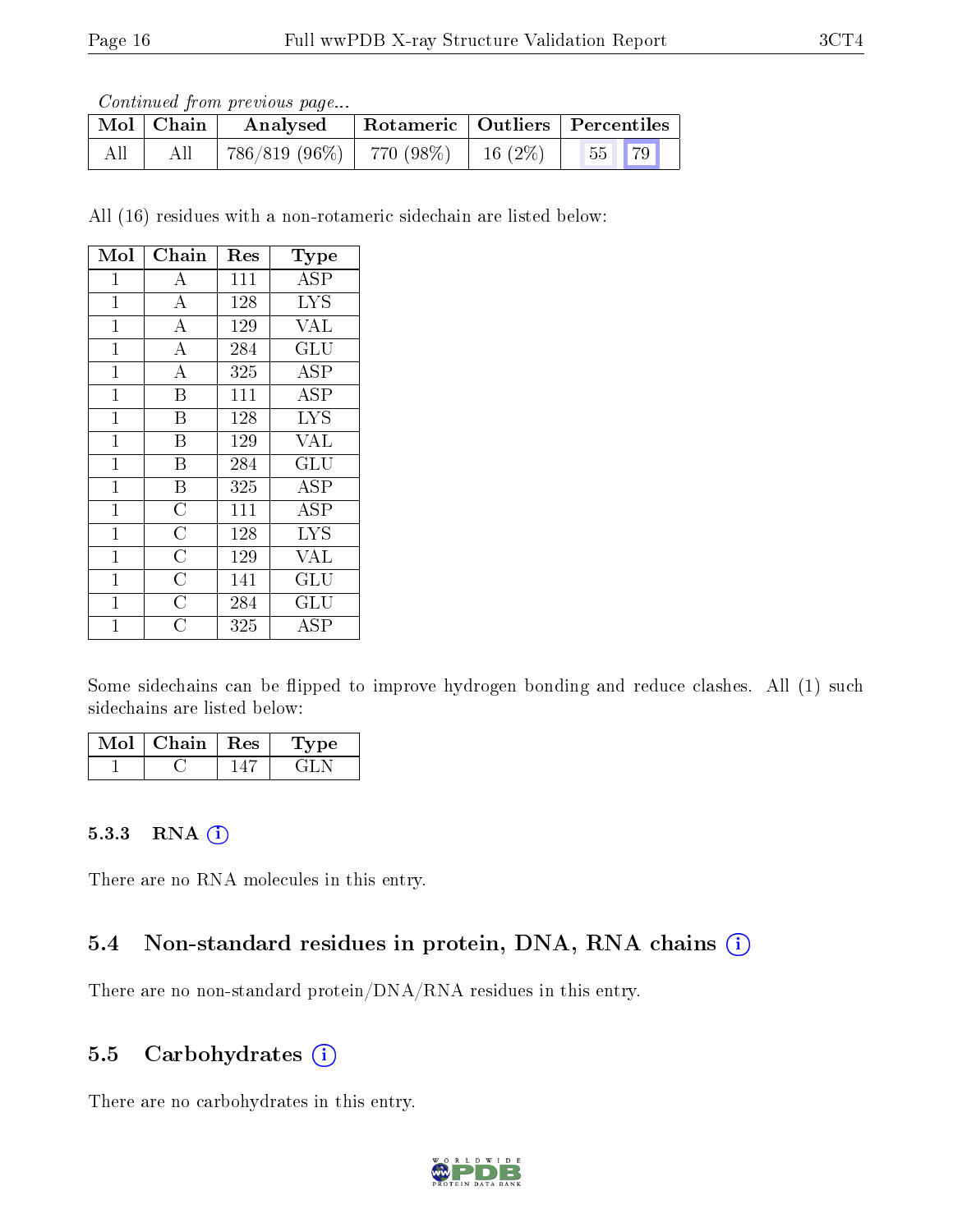## 5.6 Ligand geometry (i)

3 ligands are modelled in this entry.

In the following table, the Counts columns list the number of bonds (or angles) for which Mogul statistics could be retrieved, the number of bonds (or angles) that are observed in the model and the number of bonds (or angles) that are dened in the Chemical Component Dictionary. The Link column lists molecule types, if any, to which the group is linked. The Z score for a bond length (or angle) is the number of standard deviations the observed value is removed from the expected value. A bond length (or angle) with  $|Z| > 2$  is considered an outlier worth inspection. RMSZ is the root-mean-square of all Z scores of the bond lengths (or angles).

| Mol      | Chain       |   |     |  | Res    |             |             |        |      |             |  |  |  |  |  |  |  |  | Link | <b>Bond lengths</b> |  |  | Bond angles |  |  |
|----------|-------------|---|-----|--|--------|-------------|-------------|--------|------|-------------|--|--|--|--|--|--|--|--|------|---------------------|--|--|-------------|--|--|
|          | <b>Type</b> |   |     |  | Counts | <b>RMSZ</b> | # $ Z  > 2$ | Counts | RMSZ | $\# Z  > 2$ |  |  |  |  |  |  |  |  |      |                     |  |  |             |  |  |
|          | 2HA         |   | 333 |  | 5,5,5  | 5.36        | $(20\%)$    | 4,5,5  | 5.30 | $2(50\%)$   |  |  |  |  |  |  |  |  |      |                     |  |  |             |  |  |
| $\Omega$ | 2HA         | Β | 333 |  | 5,5,5  | 5.35        | $(20\%)$    | 4,5,5  | 5.87 | $2(50\%)$   |  |  |  |  |  |  |  |  |      |                     |  |  |             |  |  |
|          | 2HA         |   | 333 |  | 5,5,5  | 5.28        | $(20\%)$    | 4,5,5  | 4.95 | $2(50\%)$   |  |  |  |  |  |  |  |  |      |                     |  |  |             |  |  |

In the following table, the Chirals column lists the number of chiral outliers, the number of chiral centers analysed, the number of these observed in the model and the number defined in the Chemical Component Dictionary. Similar counts are reported in the Torsion and Rings columns. '-' means no outliers of that kind were identified.

| Mol |     | Type   Chain |     |  | Res   Link   Chirals   Torsions | Rings |
|-----|-----|--------------|-----|--|---------------------------------|-------|
|     | 2HA |              | 333 |  | 2/2/4/4                         |       |
|     | 2HA |              | 333 |  | 2/2/4/4                         |       |
|     | 2HA |              | 333 |  | 2/2/4/4                         |       |

All (3) bond length outliers are listed below:

| Mol | Chain |     |      | $\vert$ Res $\vert$ Type $\vert$ Atoms $\vert$ | $\mathbf{Z}$ . | $\mid$ Observed( $\AA$ ) $\mid$ Ideal( $\AA$ ) |  |
|-----|-------|-----|------|------------------------------------------------|----------------|------------------------------------------------|--|
|     |       | 333 | 2HA  | $O2-C2$                                        | 11.88          | l 42                                           |  |
|     |       | 333 | 2HA  | $O2-C2$                                        | 11.87          | l 49                                           |  |
|     |       | 333 | 9H A | $O2-C2$                                        | 11.70          |                                                |  |

All (6) bond angle outliers are listed below:

| Mol | Chain    | Res | Type | Atoms                                | Z        | Observed $(°)$ | Ideal $(°)$ |
|-----|----------|-----|------|--------------------------------------|----------|----------------|-------------|
| 2   | В        | 333 | 2HA  | $O2$ -C <sub>2</sub> -C <sub>1</sub> | $-8.28$  | 108.14         | 120.77      |
| 2   | В        | 333 | 2H A | $O2$ -C <sub>2</sub> -C <sub>3</sub> | $-7.89$  | 108.73         | 120.77      |
| 2   |          | 333 | 2HA  | $O2-C2-C3$                           | l -7.66. | 109.08         | 120.77      |
| 2   |          | 333 | 2H A | $O2-C2-C1$                           | -6.86    | 110.30         | 120.77      |
| 2   | $\cap$   | 333 | 2H A | $O2-C2-C3$                           | $-6.84$  | 110.33         | 120.77      |
| 2   | $\Gamma$ | 333 | 2H A | $O2$ -C <sub>2</sub> -C <sub>1</sub> | $-6.73$  | 110.51         | 120.77      |

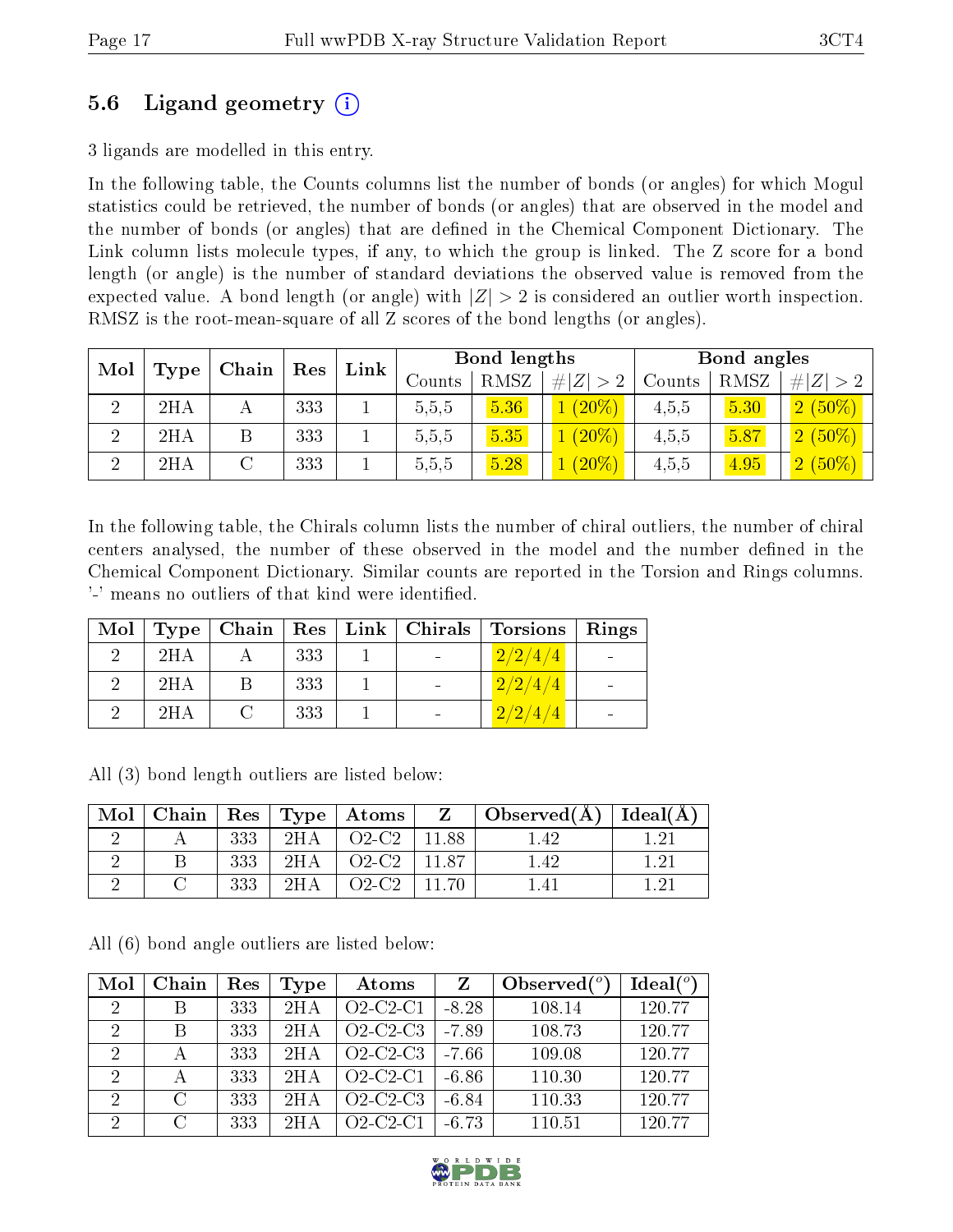There are no chirality outliers.

| Mol | Chain  | Res | Type | Atoms                                                          |
|-----|--------|-----|------|----------------------------------------------------------------|
| 2   |        | 333 | 2HA  | O1-C1-C2-O2                                                    |
| 2   | А      | 333 | 2H A | O <sub>2</sub> -C <sub>2</sub> -C <sub>3</sub> -O <sub>3</sub> |
| 2   | R      | 333 | 2HA  | O1-C1-C2-O2                                                    |
| 2   | R      | 333 | 2HA  | O <sub>2</sub> -C <sub>2</sub> -C <sub>3</sub> -O <sub>3</sub> |
| 2   | $\cap$ | 333 | 2HA  | O1-C1-C2-O2                                                    |
| 2   | $\cap$ | 333 | 2H A | O <sub>2</sub> -C <sub>2</sub> -C <sub>3</sub> -O <sub>3</sub> |

All (6) torsion outliers are listed below:

There are no ring outliers.

No monomer is involved in short contacts.

## 5.7 [O](https://www.wwpdb.org/validation/2017/XrayValidationReportHelp#nonstandard_residues_and_ligands)ther polymers (i)

There are no such residues in this entry.

## 5.8 Polymer linkage issues (i)

There are no chain breaks in this entry.

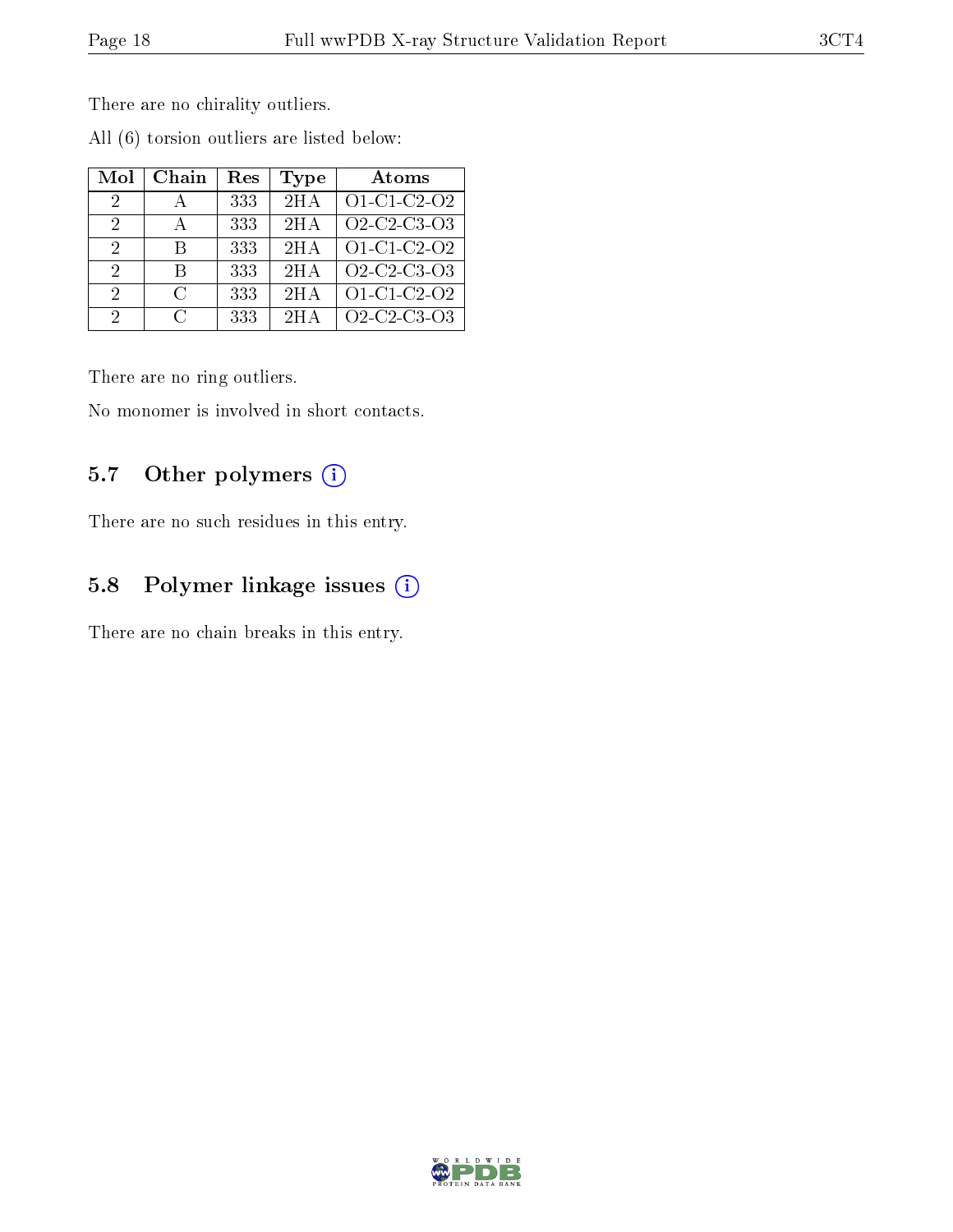# 6 Fit of model and data  $(i)$

# 6.1 Protein, DNA and RNA chains  $(i)$

In the following table, the column labelled  $#RSRZ> 2'$  contains the number (and percentage) of RSRZ outliers, followed by percent RSRZ outliers for the chain as percentile scores relative to all X-ray entries and entries of similar resolution. The OWAB column contains the minimum, median,  $95<sup>th</sup>$  percentile and maximum values of the occupancy-weighted average B-factor per residue. The column labelled ' $Q< 0.9$ ' lists the number of (and percentage) of residues with an average occupancy less than 0.9.

| Mol | Chain         | Analysed        | ${ <\hspace{-1.5pt}{\mathrm{RSRZ}} \hspace{-1.5pt}>}$ | $\#\text{RSRZ}\text{>2}$  | $OWAB(A^2)$     | $\rm Q\textcolor{black}{<}0.9$ |
|-----|---------------|-----------------|-------------------------------------------------------|---------------------------|-----------------|--------------------------------|
|     |               | $318/332(95\%)$ | $-0.28$                                               | $4(1\%)$ 77<br>$\vert$ 79 | 15, 29, 66, 128 |                                |
|     | B             | $318/332(95\%)$ | 0.10                                                  | 24 (7\%) 14<br>14         | 25, 40, 81, 133 |                                |
|     | $\mathcal{C}$ | $318/332(95\%)$ | $-0.10$                                               | $8(2\%)$ 57<br>61         | 18, 31, 75, 129 |                                |
| All | All           | 954/996(95%)    | $-0.09$                                               | 36(3%)<br>40<br>43        | 15, 33, 73, 133 |                                |

All (36) RSRZ outliers are listed below:

| Mol            | Chain                   | Res             | Type                      | <b>RSRZ</b>      |
|----------------|-------------------------|-----------------|---------------------------|------------------|
| $\mathbf{1}$   | Β                       | 33              | <b>PRO</b>                | 8.4              |
| $\overline{1}$ | $\overline{\rm C}$      | 222             | <b>GLU</b>                | 6.6              |
| $\overline{1}$ | $\overline{\text{C}}$   | 223             | PRO                       | 5.7              |
| $\overline{1}$ | $\overline{\rm C}$      | 225             | <b>TYR</b>                | 5.3              |
| $\mathbf{1}$   | $\boldsymbol{A}$        | 33              | PRO                       | 4.3              |
| $\overline{1}$ | $\overline{\rm A}$      | 140             | $\overline{\text{VAL}}$   | $\overline{4.1}$ |
| $\overline{1}$ | $\overline{C}$          | 224             | $\overline{\text{GLY}}$   | 4.1              |
| $\overline{1}$ | $\boldsymbol{B}$        | 229             | <b>LYS</b>                | 4.0              |
| $\mathbf{1}$   | $\overline{\mathrm{B}}$ | $\overline{10}$ | PRO                       | $4.0\,$          |
| $\mathbf{1}$   | B                       | 140             | VAL                       | 3.7              |
| $\overline{1}$ | $\overline{\rm C}$      | 126             | $\overline{\mathrm{GLU}}$ | $\overline{3.6}$ |
| $\mathbf{1}$   | B                       | 13              | VAL                       | 3.5              |
| $\overline{1}$ | $\overline{B}$          | 199             | PRO                       | 3.4              |
| $\overline{1}$ | $\boldsymbol{B}$        | 170             | <b>ALA</b>                | $\overline{3.3}$ |
| $\overline{1}$ | $\boldsymbol{B}$        | 169             | $\overline{\mathrm{GLU}}$ | 3.2              |
| $\overline{1}$ | $\overline{\mathrm{B}}$ | 6               | ILE                       | $3.0\,$          |
| $\overline{1}$ | $\boldsymbol{B}$        | 166             | $\overline{\rm ALA}$      | 3.0              |
| $\overline{1}$ | $\overline{\mathrm{B}}$ | 284             | $\overline{\mathrm{GLU}}$ | 2.8              |
| $\overline{1}$ | $\overline{\rm C}$      | 211             | <b>ASN</b>                | 2.8              |
| $\mathbf{1}$   | $\boldsymbol{B}$        | 127             | ILE                       | $2.8\,$          |
| $\overline{1}$ | $\boldsymbol{B}$        | 173             | ASP                       | 2.7              |
| $\overline{1}$ | $\overline{\rm C}$      | 229             | <b>LYS</b>                | $2.6\,$          |
| $\mathbf{1}$   | Β                       | 230             | MET                       | 2.6              |